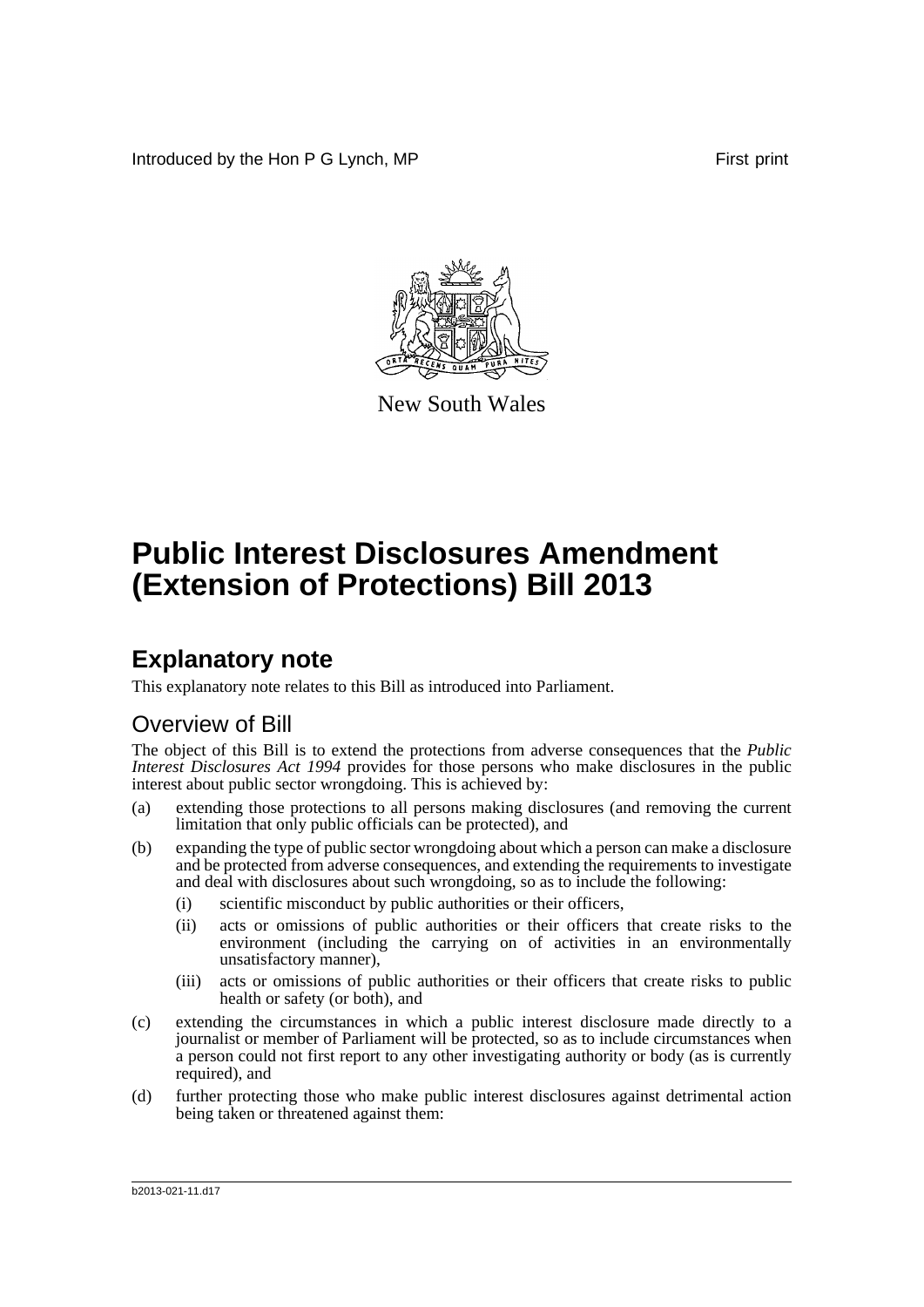- (i) by making it an offence whenever detrimental action is taken or threatened against a person for reasons that include reprisal for the fact that the person made a disclosure (and not only when the detrimental action was taken substantially in reprisal for making of the disclosure, as at present), and
- (ii) similarly, by allowing civil remedies for compensation to be pursued for damages for any loss, damage or injury suffered as a result of detrimental action taken or threatened for reasons that include reprisal for the making of a disclosure (and not only when the detrimental action was taken substantially in reprisal for the detrimental action, as at present), and
- (iii) by allowing those civil remedies to be pursued in the Industrial Relations Commission.

# Outline of provisions

**Clause 1** sets out the name (also called the short title) of the proposed Act.

**Clause 2** provides for the commencement of the proposed Act 3 months after the date of assent to the proposed Act, unless it is commenced sooner by proclamation.

## **Schedule 1 Amendment of Public Interest Disclosures Act 1994 No 92**

#### **Extension of protections from adverse consequences to disclosures made by persons who are not public officials**

**Schedule 1** [1] amends the long title of the Act to reflect its extension (by other amendments made by **Schedule 1**) so as to protect the disclosures of all persons, and not just public officials.

**Schedule 1 [18]** makes it clear that any person may make a disclosure that may be protected by the Act, whether or not the person is a public official. The amendment also provides that a disclosure may be protected by the Act even if it is made anonymously.

**Schedule 1 [11], [15]–[17], [19], [20], [22]–[24], [28]–[30] and [37]–[40]** make consequential amendments to reflect the extension of the Act to the disclosures of all persons.

#### **Extension of possible subject matter of protected disclosures to include those about scientific misconduct or environmental, public health or public safety risks**

**Schedule 1 [2]** amends the long title of the Act to reflect the extension of the Act (by other amendments made by **Schedule 1 [4], [25] and [27]**) to disclosures that a public authority or any officer of a public authority:

- (a) is or has been involved in scientific misconduct, or
- (b) is or has been involved in conduct or inaction that results in a danger to the environment or results in, or increases, a risk of danger to the environment (including by carrying on an activity in an environmentally unsatisfactory manner), or
- (c) is or has been involved in conduct or inaction that results in a danger to public health or safety (or both) or results in, or increases, a risk of danger to public health or safety (or both).

**Schedule 1 [3]** amends the object of the Act to reflect that the Act is no longer limited to corruption, maladministration, waste and contraventions relating to access to information and disclosure of pecuniary interests, but extends to disclosures about scientific misconduct and environmental, public health and public safety risks.

**Schedule 1 [4]** provides that scientific misconduct is an aspect of corrupt conduct.

**Schedule 1 [6] and [10]** insert definitions relating to the extension of the Act to disclosures about scientific misconduct and environmental, public health or public safety risks.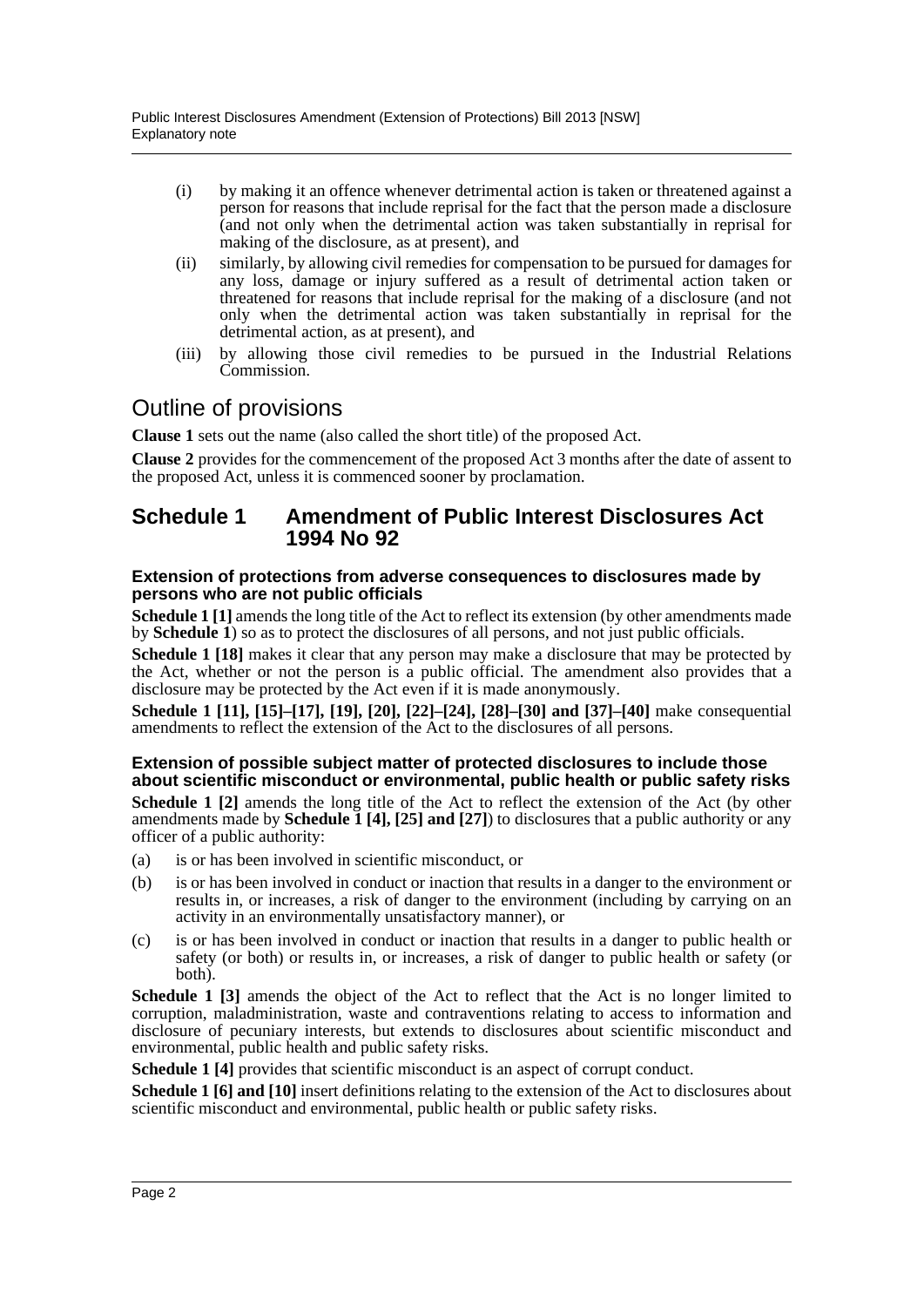**Schedule 1 [7]–[9]** update definitions as a consequence of the roles created for the Environment Protection Authority by the extension of the Act to environmental risks.

**Schedule 1 [12], [26] and [37]–[39]** are consequential on the extension of the Act to disclosures about environmental risks.

**Schedule 1 [13] and [14]** provide for the representation of the Environment Protection Authority on the Public Interest Disclosures Steering Committee as a consequence of the role created for the Environment Protection Authority by the extension of the Act to disclosures about environmental risks.

**Schedule 1 [25]** provides for disclosures to be protected if they are made to the Ombudsman and disclose that a public authority, or any officer of a public authority acting, or purporting to act, in his or her official capacity, is or has been involved in conduct or inaction that results in a danger to public health or safety (or both) or results in, or increases, a risk of danger to public health or safety (or both).

**Schedule 1 [27]** provides for disclosures to be protected if they are made to the Environment Protection Authority and disclose that a public authority, or any officer of a public authority acting, or purporting to act, in his or her official capacity, is or has been involved in conduct or inaction that results in a danger to the environment or results in, or increases, a risk of danger to the environment (including by carrying on an activity in an environmentally unsatisfactory manner).

**Schedule 2.8 and 2.11** amend the *Ombudsman Act 1974* and the *Protection of the Environment Operations Act 1997* to provide for the investigation of those complaints by the Ombudsman and Environment Protection Authority, respectively.

#### **Extension of circumstances in which disclosures to members of Parliament or journalists will be protected**

**Schedule 1 [32]** extends the circumstances in which a person can make a protected disclosure to a member of Parliament or journalist. The amended provision will also provide protection where a disclosure is made directly to a member of Parliament or journalist in circumstances where there is significant risk of detrimental action to the person making the disclosure if a disclosure is made as elsewhere provided by the Act and where it would be unreasonable in all the circumstances for the person to make a disclosure to another person under the Act, which is currently a requirement if such a disclosure is to be protected.

**Schedule 1 [21]** makes a consequential amendment.

#### **Extension of protections from detrimental action taken or threatened in reprisal for making a protected disclosure**

**Schedule 1 [33]** extends the existing offence for taking detrimental action against a person substantially in reprisal for the person making a public interest disclosure so that it also applies if reprisal for the disclosure was one of several reasons for taking detrimental action, that is, even if it was not the main reason. The amendment also extends the offence to include threatening detrimental action.

**Schedule 1 [34]** extends the existing provision about taking disciplinary action against a public official for taking detrimental action against a person substantially in reprisal for the person making a public interest disclosure so that it also applies if reprisal for the disclosure was one of the reasons for taking or threatening detrimental action in reprisal, that is, even if it was not the main reason. The amendment also extends the provision to include disciplinary action for threatening detrimental action.

**Schedule 1 [5]** moves the definition of *detrimental action*, so that it applies more broadly to the whole Act.

**Schedule 1 [31] and [36]** make amendments that are consequential on the fact that the prohibitions on taking or threatening detrimental action will apply even if the disclosure was not the main reason for detrimental action being taken or threatened.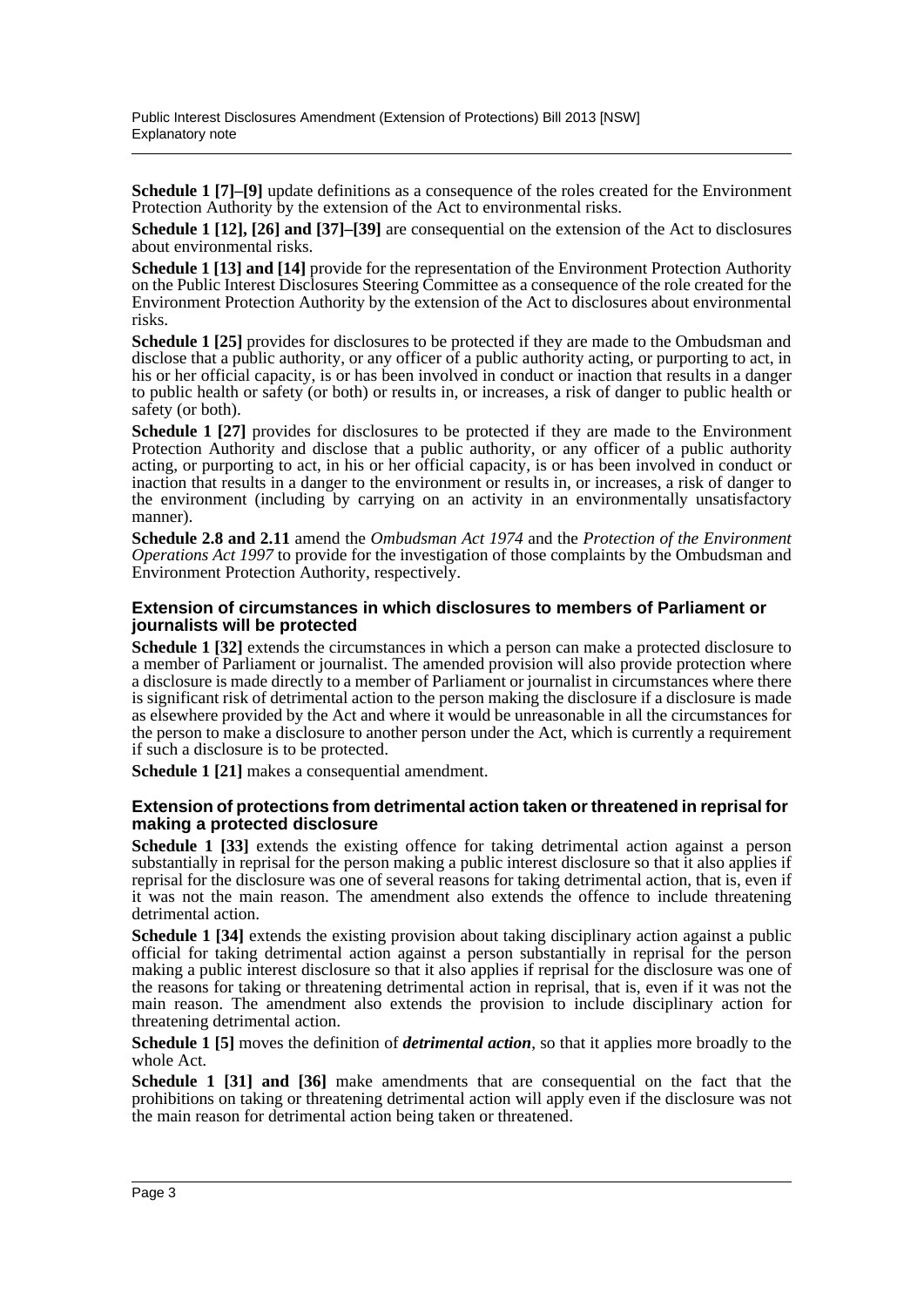#### **Extension of right to compensation for loss, damage or injury arising from detrimental action taken or threatened in reprisal for making a protected disclosure**

**Schedule 1 [35]** allows civil remedies to be pursued in the Industrial Relations Commission rather than other civil courts for loss, damage or injury suffered as a result of detrimental action taken or threatened in reprisal, or partly in reprisal, for the making of a public interest disclosure (and not only when the disclosure was substantially in reprisal for the taking of the detrimental action in reprisal, as at present).

## **Savings and transitional provisions**

**Schedule 1** [41] inserts savings and transitional provisions consequent on the enactment of the proposed Act.

## **Schedule 2 Amendment of other legislation**

### **Amendment of Defamation Act 2005 No 77**

**Schedule 2.1 [1]** is consequential on the amendment made by **Schedule 1 [18]**, extending protections to public interest disclosures made by all persons (not only public officials).

**Schedule 2.1 [2]** is consequential on the amendments made by **Schedule 1 [4]** and other provisions of **Schedule 1** that extend protections in relation to public interest disclosures to those about scientific misconduct (by extending the definition of *corrupt conduct*).

#### **Amendment of Education (School Administrative and Support Staff) Act 1987 No 240**

**Schedule 2.2** is consequential on the amendments made by **Schedule 1 [33] and [34]** that prohibit detrimental action even if it is not taken or threatened substantially in reprisal for making a public interest disclosure, but in circumstances where reprisal for making the disclosure is one of the reasons for taking or threatening the detrimental action.

### **Amendment of Government Sector Employment Act 2013 No 40**

**Schedule 2.3** is consequential on the amendments made by **Schedule 1 [33] and [34]** that prohibit detrimental action even if it is not taken or threatened substantially in reprisal for making a public interest disclosure, but in circumstances where reprisal for making the disclosure is one of the reasons for taking or threatening the detrimental action.

### **Amendment of Health Services Regulation 2013**

**Schedule 2.4** is consequential on the amendments made by **Schedule 1 [33] and [34]** that prohibit detrimental action even if it is not taken or threatened substantially in reprisal for making a public interest disclosure, but in circumstances where reprisal for making the disclosure is one of the reasons for taking or threatening the detrimental action.

### **Amendment of Independent Commission Against Corruption Act 1988 No 35**

**Schedule 2.5 [1]** makes it clear that corrupt conduct includes scientific misconduct.

**Schedule 2.5 [2]** is consequential on the amendments made by **Schedule 1 [18] and [23]** that any person, and not only a public official, can be protected in relation to a public interest disclosure about the conduct of the Independent Commission Against Corruption, an officer or former officer of the Commission or an officer of the Inspector of the Independent Commission Against Corruption.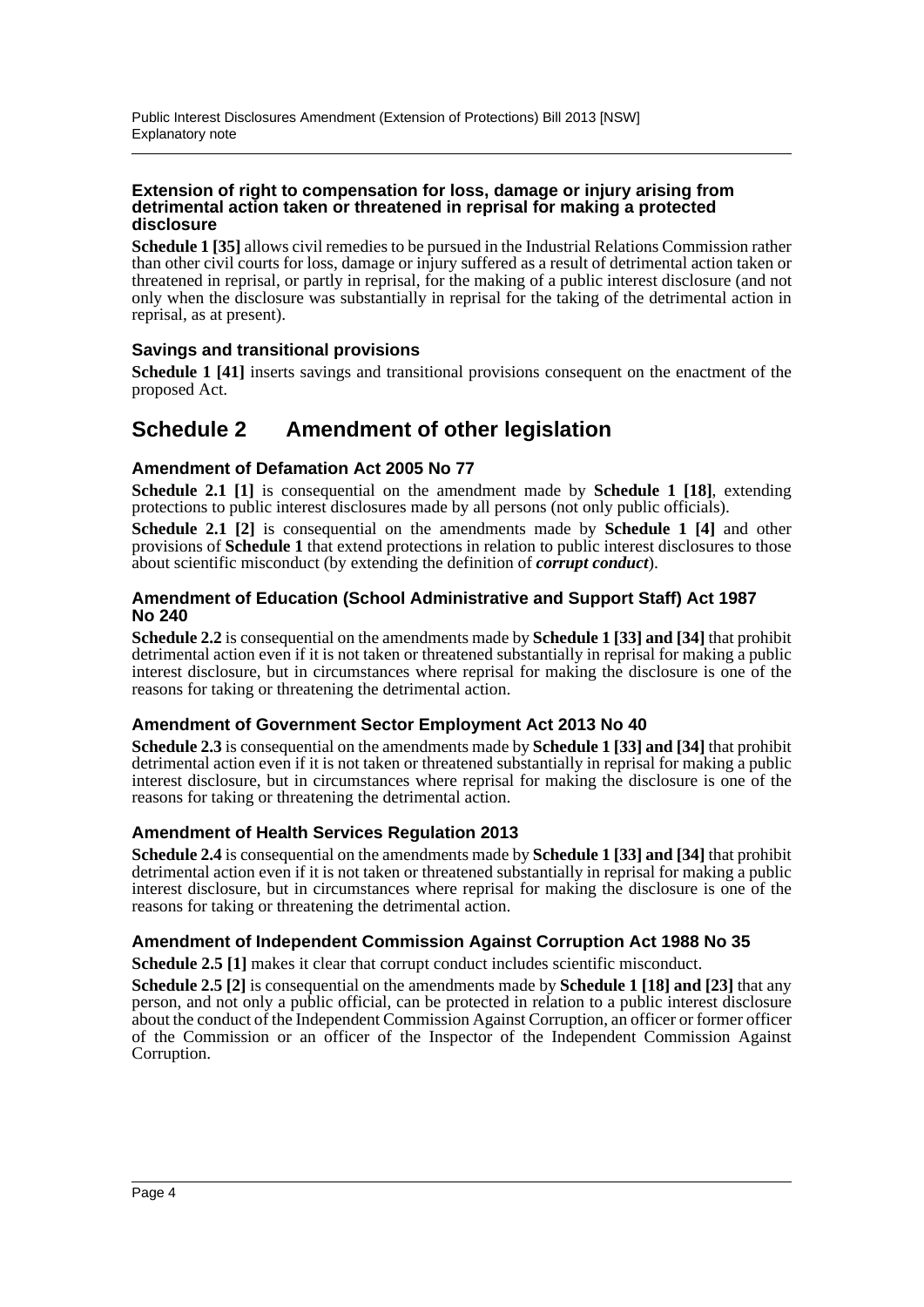## **Amendment of Industrial Relations Act 1996 No 17**

**Schedule 2.6 [1]** is consequential on the amendments made by **Schedule 1 [33] and [34]** that prohibit detrimental action even if it is not taken or threatened substantially in reprisal for making a public interest disclosure, but in circumstances where reprisal for making the disclosure is one of the reasons for taking or threatening the detrimental action.

**Schedule 2.6 [2]** is consequential on the amendments made by **Schedule 1 [33] and [34]** and confers jurisdiction on the Industrial Relations Commission in Court Session to hear proceedings under section 20A of the *Public Interest Disclosures Act 1994* (as proposed to be amended by **Schedule 1 [35]**).

#### **Amendment of Local Government Act 1993 No 30**

**Schedule 2.7** is consequential on the amendments made by **Schedule 1 [18] and [23]** that any person, and not only a public official, can be protected in relation to a public interest disclosure about certain local government matters.

### **Amendment of Ombudsman Act 1974 No 68**

**Schedule 2.8** provides for the making of complaints about risks to public health and safety to the Ombudsman and for the investigation of those complaints.

#### **Amendment of Police Act 1990 No 47**

**Schedule 2.9** is consequential on the amendments made by **Schedule 1 [33] and [34]** that prohibit detrimental action even if it is not taken or threatened substantially in reprisal for making a public interest disclosure, but in circumstances where reprisal for making the disclosure is one of the reasons for taking or threatening the detrimental action.

#### **Amendment of Police Integrity Commission Act 1996 No 28**

**Schedule 2.10** is consequential on the amendments made by **Schedule 1 [33] and [34]** that prohibit detrimental action even if is not taken substantially in reprisal for making a public interest disclosure, but in circumstances where reprisal for making the disclosure is one of the reasons for taking or threatening the detrimental action.

### **Amendment of Protection of the Environment Operations Act 1997 No 156**

**Schedule 2.11** provides for the making of complaints about risks to the environment to the Environment Protection Authority and for the investigation of those complaints.

### **Amendment of Public Finance and Audit Act 1983 No 152**

**Schedule 2.12** is consequential on the amendment made by **Schedule 1 [18] and [23]** that any person, and not only a public official, can be protected in relation to a public interest disclosure concerning serious and substantial waste of public money.

### **Amendment of Public Sector Employment and Management Act 2002 No 43**

**Schedule 2.13** is consequential on the amendments made by **Schedule 1 [33] and [34]** that prohibit detrimental action even if it is not taken or threatened substantially in reprisal for making a public interest disclosure, but in circumstances where reprisal for making the disclosure is one of the reasons for taking or threatening the detrimental action.

### **Amendment of Teaching Service Act 1980 No 23**

**Schedule 2.14** is consequential on the amendments made by **Schedule 1 [33] and [34]** that prohibit detrimental action even if it is not taken or threatened substantially in reprisal for making a public interest disclosure, but in circumstances where reprisal for making the disclosure is one of the reasons for taking or threatening the detrimental action.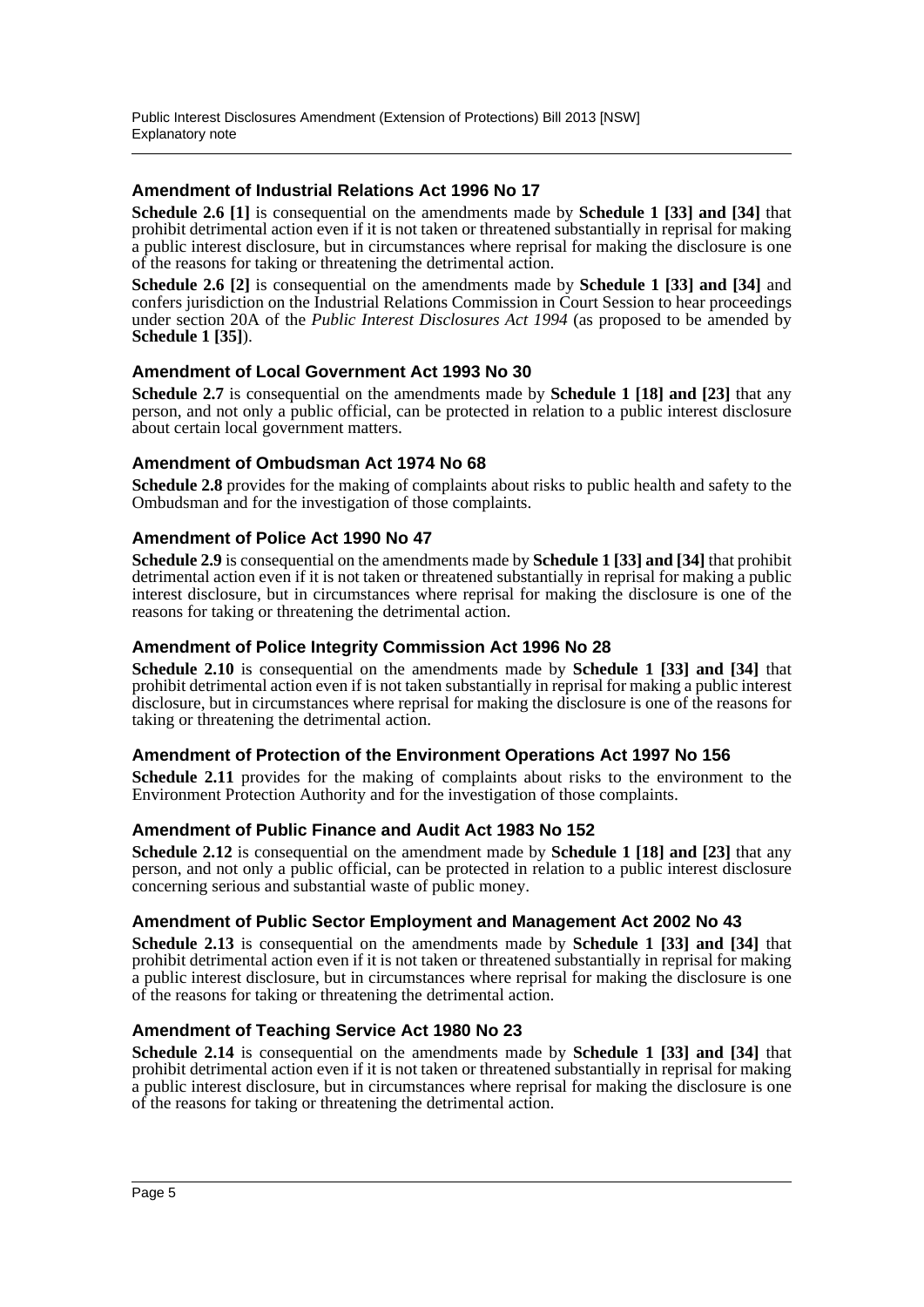Introduced by the Hon P G Lynch, MP First print

Page



New South Wales

# **Public Interest Disclosures Amendment (Extension of Protections) Bill 2013**

# **Contents**

|    |                                                                    | raye |
|----|--------------------------------------------------------------------|------|
| 1. | Name of Act                                                        |      |
|    | 2 Commencement                                                     |      |
|    | Schedule 1 Amendment of Public Interest Disclosures Act 1994 No 92 |      |
|    | Schedule 2 Amendment of other legislation                          | 14   |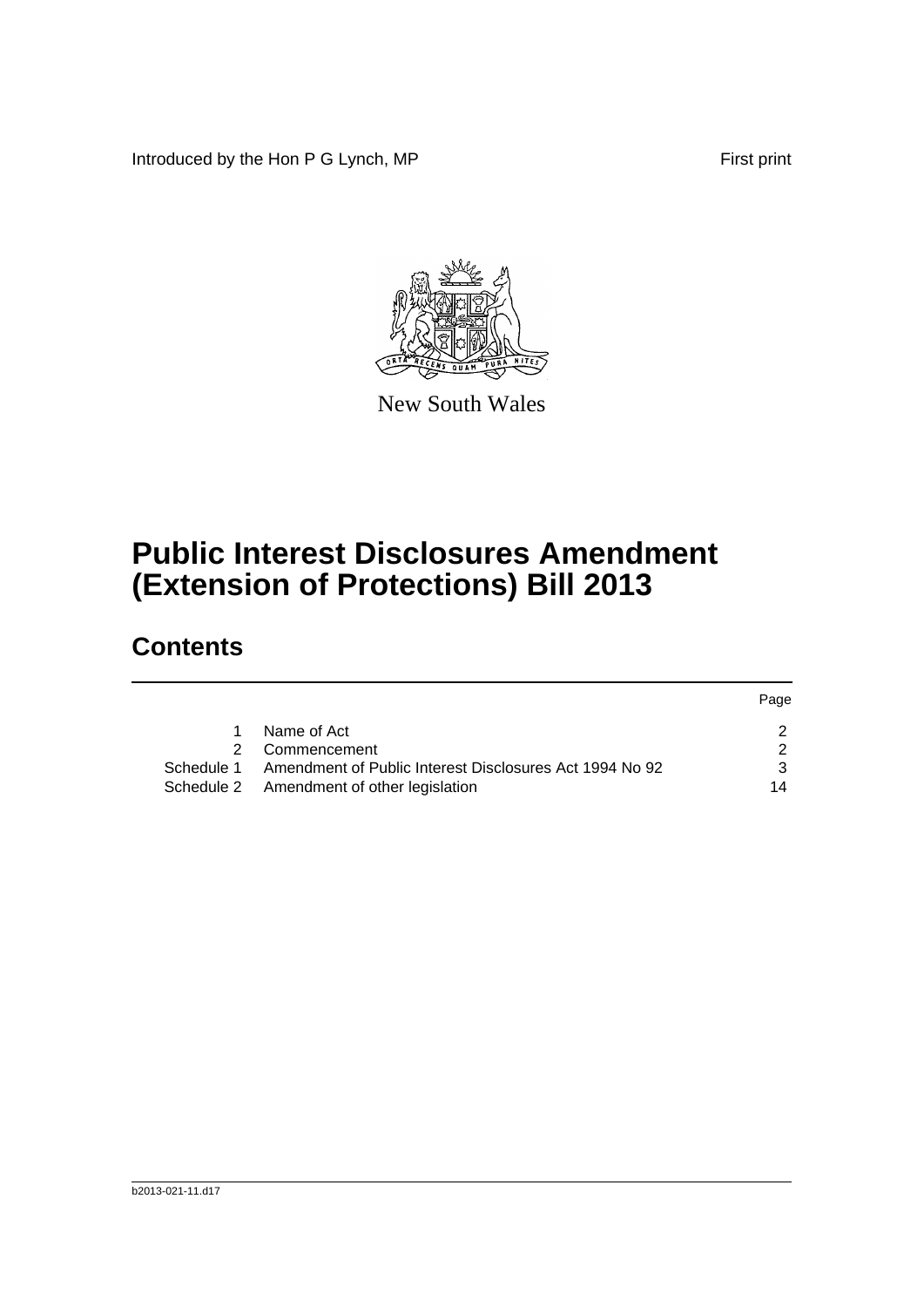

New South Wales

# **Public Interest Disclosures Amendment (Extension of Protections) Bill 2013**

No , 2013

## **A Bill for**

An Act to amend the *Public Interest Disclosures Act 1994* to extend its protection to all persons who make disclosures in the public interest and to a broader category of disclosures about public sector wrongdoing; and for other purposes.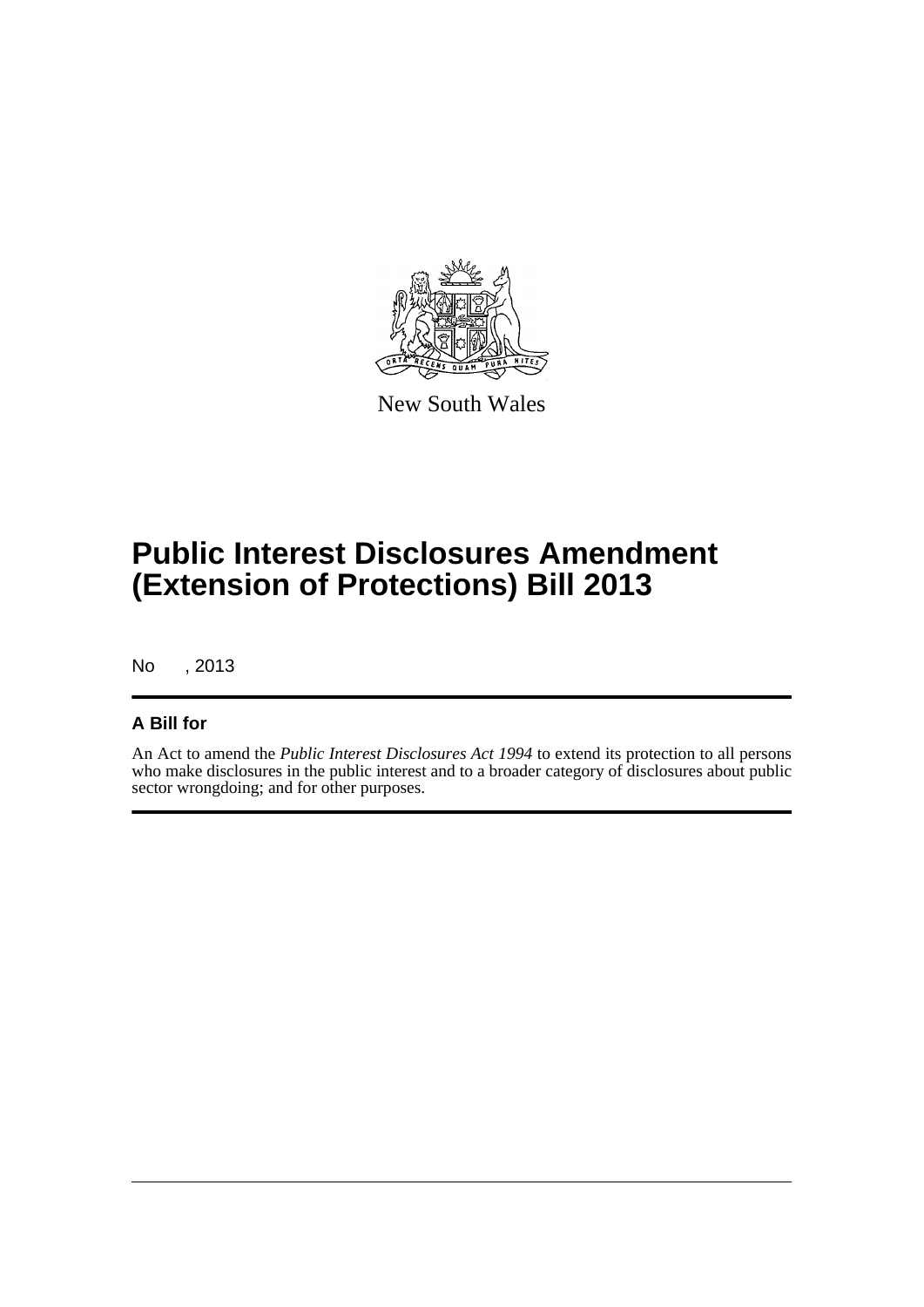<span id="page-7-1"></span><span id="page-7-0"></span>

| The Legislature of New South Wales enacts:                                                                                        |        |
|-----------------------------------------------------------------------------------------------------------------------------------|--------|
| Name of Act                                                                                                                       | 2      |
| This Act is the <i>Public Interest Disclosures Amendment (Extension of Protections)</i><br>Act 2013.                              | 3<br>4 |
| Commencement                                                                                                                      | 5      |
| This Act commences on the date that is 3 months after the date of assent to this Act,<br>unless commenced sooner by proclamation. | 6      |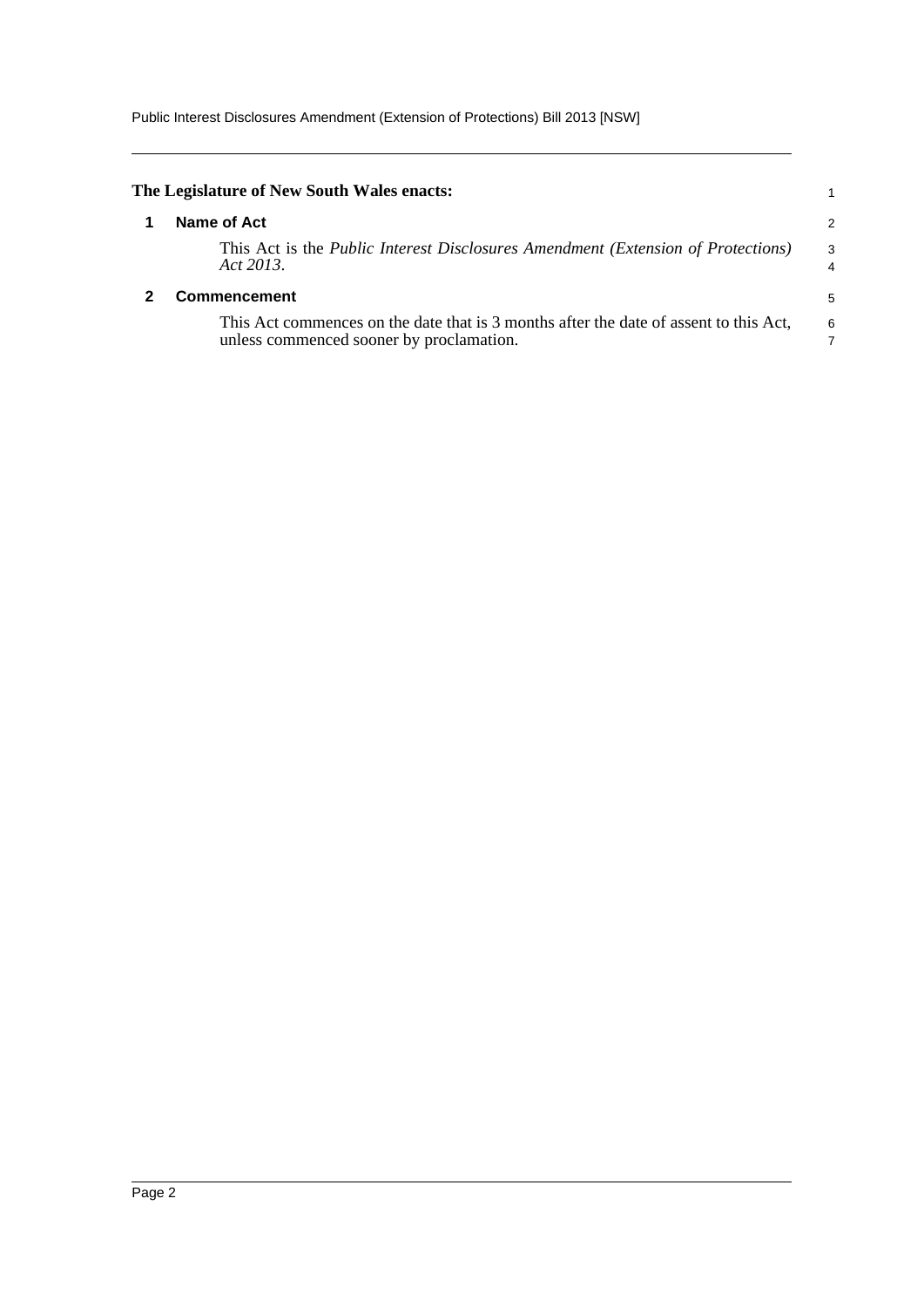<span id="page-8-0"></span>

|       | <b>Schedule 1</b>                |         | <b>Amendment of Public Interest Disclosures Act</b><br>1994 No 92                                                                                                        | 1<br>$\overline{\mathbf{c}}$ |
|-------|----------------------------------|---------|--------------------------------------------------------------------------------------------------------------------------------------------------------------------------|------------------------------|
| $[1]$ | Long title                       |         |                                                                                                                                                                          | 3                            |
|       |                                  |         | Omit "public officials". Insert instead "persons".                                                                                                                       | 4                            |
| [2]   | Long title                       |         |                                                                                                                                                                          | 5                            |
|       | "waste,".                        |         | Insert "scientific misconduct, risks to the environment, public health or public safety," after                                                                          | 6<br>7                       |
| [3]   | <b>Section 3 Object of Act</b>   |         |                                                                                                                                                                          | 8                            |
|       |                                  |         | Omit section 3 (1). Insert instead:                                                                                                                                      | 9                            |
|       | (1)                              | sector: | The object of this Act is to encourage and facilitate the disclosure, in the public<br>interest, of the following serious wrongdoing or misconduct in the public         | 10<br>11<br>12               |
|       |                                  | (a)     | corrupt conduct (including scientific misconduct),                                                                                                                       | 13                           |
|       |                                  | (b)     | maladministration,                                                                                                                                                       | 14                           |
|       |                                  | (c)     | serious and substantial waste,                                                                                                                                           | 15                           |
|       |                                  | (d)     | failure to comply with obligations relating to public access to<br>government information,                                                                               | 16<br>17                     |
|       |                                  | (e)     | failure to comply with obligations relating to the disclosure of the<br>pecuniary interest of those in local government,                                                 | 18<br>19                     |
|       |                                  | (f)     | conduct or inaction that:                                                                                                                                                | 20                           |
|       |                                  |         | (i)<br>results in a danger to the environment, or                                                                                                                        | 21                           |
|       |                                  |         | (ii)<br>results in, or increases, a risk of danger to the environment,                                                                                                   | 22                           |
|       |                                  | (g)     | conduct or inaction that:                                                                                                                                                | 23                           |
|       |                                  |         | results in a danger to public health or safety (or both), or<br>(i)<br>results in, or increases, a risk of danger to public health or safety<br>(ii)<br>(or both).       | 24<br>25<br>26               |
|       | (1A)                             |         | This Act's object is achieved by:                                                                                                                                        | 27                           |
|       |                                  | (a)     | establishing procedures for making disclosures about such matters, and                                                                                                   | 28                           |
|       |                                  | (b)     | providing for those disclosures to be properly investigated and dealt<br>with, and                                                                                       | 29<br>30                     |
|       |                                  | (c)     | providing persons who make those disclosures with protection from<br>adverse consequences that might otherwise be inflicted on them<br>because of those disclosures, and | 31<br>32<br>33               |
|       |                                  | (d)     | creating an entitlement to compensation if any detrimental action is<br>taken or threatened against a person because of the making of a<br>disclosure.                   | 34<br>35<br>36               |
| [4]   | <b>Section 4 Definitions</b>     |         |                                                                                                                                                                          | 37                           |
|       | <i>conduct</i> in section 4 (1). |         | Insert "(and includes scientific misconduct)" after "1988" in the definition of <i>corrupt</i>                                                                           | 38<br>39                     |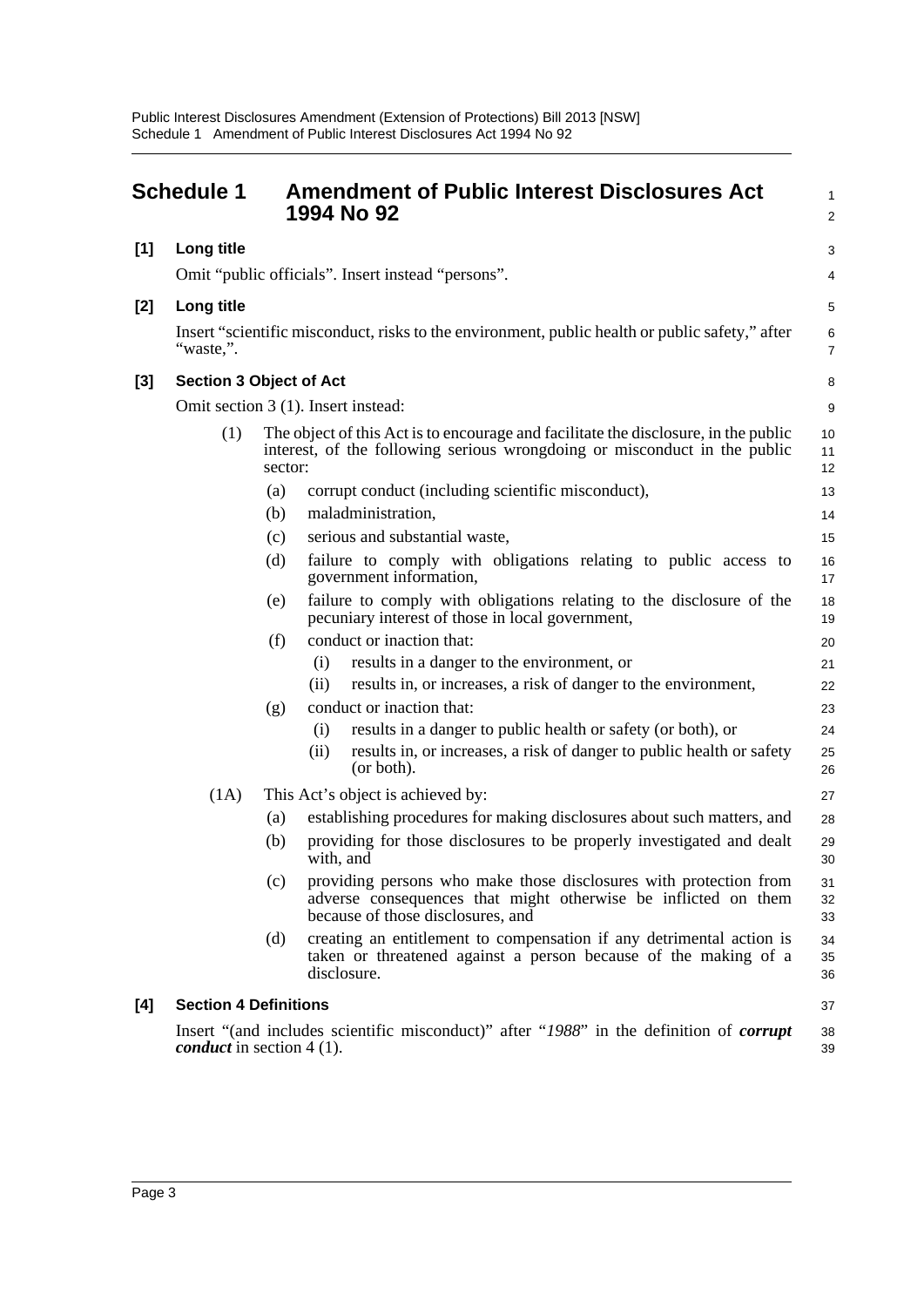| [5] |                               | Section 4 (1), definition of "detrimental action"                                                                                                                                                                                | 1                       |
|-----|-------------------------------|----------------------------------------------------------------------------------------------------------------------------------------------------------------------------------------------------------------------------------|-------------------------|
|     |                               | Omit the definition. Insert instead:                                                                                                                                                                                             | $\overline{\mathbf{c}}$ |
|     |                               | <i>detrimental action</i> means action causing, comprising or involving any of the<br>following:                                                                                                                                 | 3<br>4                  |
|     | (a)                           | injury, damage or loss,                                                                                                                                                                                                          | 5                       |
|     | (b)                           | intimidation or harassment,                                                                                                                                                                                                      | 6                       |
|     | (c)                           | discrimination, disadvantage or adverse treatment in relation to<br>employment,                                                                                                                                                  | $\overline{7}$<br>8     |
|     | (d)                           | dismissal from, or prejudice in, employment,                                                                                                                                                                                     | 9                       |
|     | (e)                           | disciplinary proceedings.                                                                                                                                                                                                        | 10                      |
| [6] | Section 4 (1)                 |                                                                                                                                                                                                                                  | 11                      |
|     | Insert in alphabetical order: |                                                                                                                                                                                                                                  | 12                      |
|     |                               | <i>environment</i> has the same meaning as it has in the <i>Protection of the</i><br><b>Environment Operations Act 1997.</b>                                                                                                     | 13<br>14                |
|     |                               | <i>environmentally unsatisfactory manner</i> —see subsection (3).                                                                                                                                                                | 15                      |
|     |                               | <b>EPA</b> means the Environment Protection Authority constituted by the<br>Protection of the Environment Administration Act 1991.                                                                                               | 16<br>17                |
|     |                               | <i>scientific misconduct</i> means any of the following:                                                                                                                                                                         | 18                      |
|     | (a)                           | fabrication, falsification, plagiarism or deception in proposing, carrying<br>out or reporting the results of scientific research,                                                                                               | 19<br>20                |
|     | (b)                           | failure of a researcher to declare or manage a serious conflict of interest,                                                                                                                                                     | 21                      |
|     | (c)                           | misconduct relating to scientific analysis, scientific evaluation or the<br>giving of scientific advice,                                                                                                                         | 22<br>23                |
|     | (d)                           | avoidable failure to follow research proposals as approved by a research<br>ethics committee where this failure may result in unreasonable risk or<br>harm to humans, animals or the environment,                                | 24<br>25<br>26          |
|     | (e)                           | the wilful concealment, or facilitation, of conduct referred to in<br>paragraphs $(a)$ – $(d)$ .                                                                                                                                 | 27<br>28                |
|     |                               | serious <i>public sector wrongdoing</i> means any of the following:                                                                                                                                                              | 29                      |
|     | (a)                           | corrupt conduct (including scientific misconduct by a public authority<br>or by a public official acting in, or purporting to act in, his or her official<br>capacity),                                                          | 30<br>31<br>32          |
|     | (b)                           | maladministration                                                                                                                                                                                                                | 33                      |
|     | (c)                           | serious and substantial waste of government money,                                                                                                                                                                               | 34                      |
|     | (d)                           | a government information contravention,                                                                                                                                                                                          | 35                      |
|     | (e)                           | conduct or inaction by a public authority, or by an officer of a public<br>authority acting, or purporting to act, in his or her official capacity, that:                                                                        | 36<br>37                |
|     |                               | (i)<br>results in a danger to the environment, or                                                                                                                                                                                | 38                      |
|     |                               | results in, or increases, a risk of danger to the environment,<br>(ii)                                                                                                                                                           | 39                      |
|     |                               | including the carrying on of an activity in an environmentally<br>unsatisfactory manner by a public authority or by an officer of a public<br>authority acting, or purporting to act, in his or her official capacity,           | 40<br>41<br>42          |
|     | (f)                           | conduct or inaction by a public authority, or by an officer of a public<br>authority acting, or purporting to act, in his or her official capacity, that:<br>results in a danger to public health or safety (or both), or<br>(i) | 43<br>44<br>45          |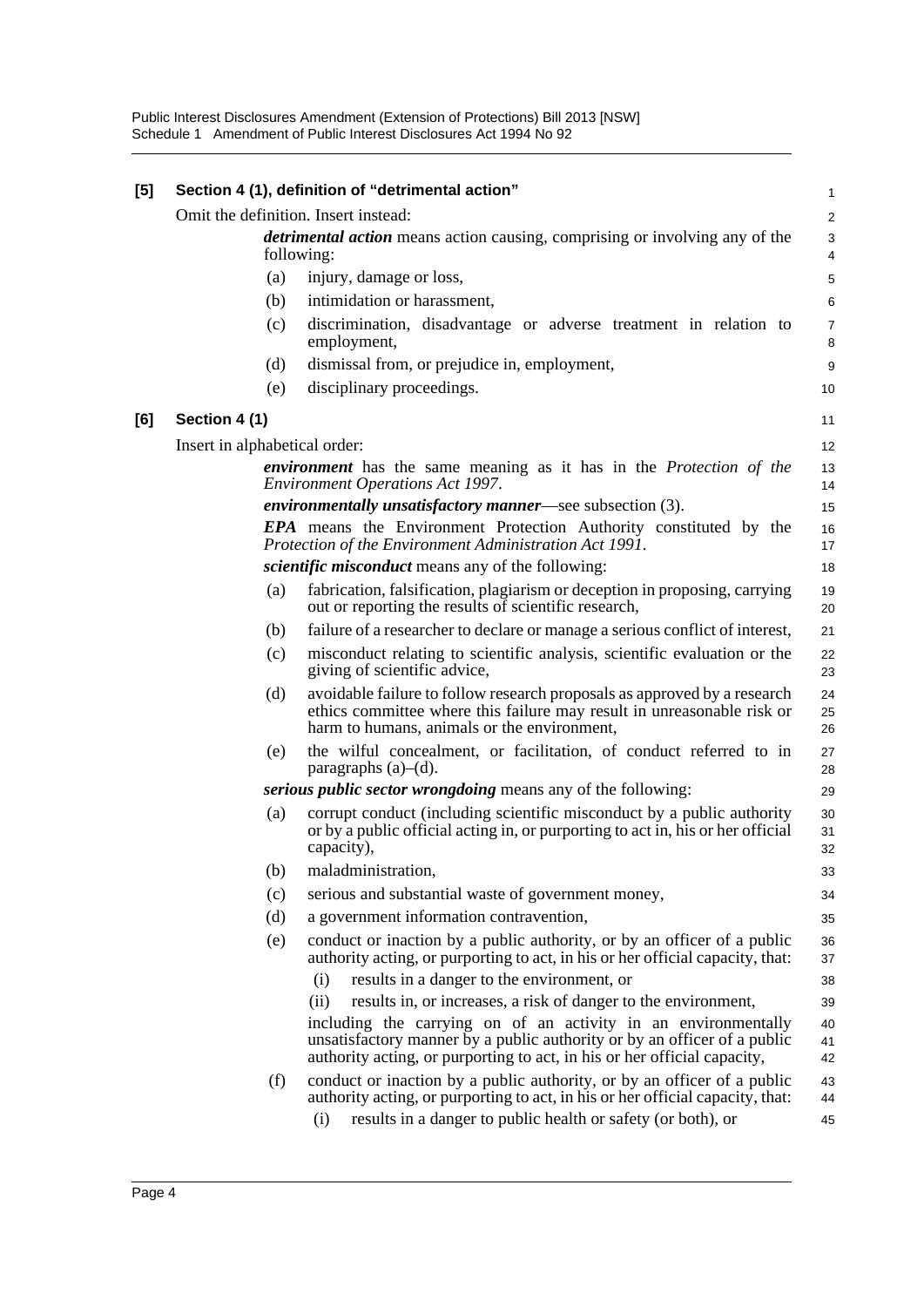|       |                               | results in, or increases, a risk of danger to public health or safety<br>(ii)<br>(or both).                                                                                                                                                                                                                                                                                                     | $\mathbf{1}$<br>$\overline{2}$   |
|-------|-------------------------------|-------------------------------------------------------------------------------------------------------------------------------------------------------------------------------------------------------------------------------------------------------------------------------------------------------------------------------------------------------------------------------------------------|----------------------------------|
| $[7]$ |                               | Section 4 (1), definition of "investigating authority"                                                                                                                                                                                                                                                                                                                                          | 3                                |
|       |                               | Insert at the end of paragraph (i):                                                                                                                                                                                                                                                                                                                                                             | 4                                |
|       |                               | , or                                                                                                                                                                                                                                                                                                                                                                                            | 5                                |
|       | (i)                           | the EPA.                                                                                                                                                                                                                                                                                                                                                                                        | 6                                |
| [8]   |                               | Section 4 (1), definition of "investigation Act"                                                                                                                                                                                                                                                                                                                                                | 7                                |
|       |                               | Insert at the end of paragraph $(g)$ :                                                                                                                                                                                                                                                                                                                                                          | 8                                |
|       |                               | , or                                                                                                                                                                                                                                                                                                                                                                                            | 9                                |
|       | (h)                           | the Protection of the Environment Operations Act 1997.                                                                                                                                                                                                                                                                                                                                          | 10                               |
| [9]   |                               | Section 4 (1), definition of "relevant investigation Act"                                                                                                                                                                                                                                                                                                                                       | 11                               |
|       |                               | Omit the definition. Insert instead:                                                                                                                                                                                                                                                                                                                                                            | 12                               |
|       |                               | relevant investigation Act means:                                                                                                                                                                                                                                                                                                                                                               | 13                               |
|       | (a)                           | in relation to the Commission or the ICAC Inspector—the <i>Independent</i><br>Commission Against Corruption Act 1988, or                                                                                                                                                                                                                                                                        | 14<br>15                         |
|       | (b)                           | in relation to the Ombudsman—the Ombudsman Act 1974, or                                                                                                                                                                                                                                                                                                                                         | 16                               |
|       | (c)                           | in relation to the Auditor-General—the Public Finance and Audit Act<br>1983, or                                                                                                                                                                                                                                                                                                                 | 17<br>18                         |
|       | (d)                           | in relation to the PIC or the PIC Inspector—the Police Integrity<br>Commission Act 1996, or                                                                                                                                                                                                                                                                                                     | 19<br>20                         |
|       | (e)                           | in relation to the local government investigating authority—the Local<br>Government Act 1993, or                                                                                                                                                                                                                                                                                                | 21<br>22                         |
|       | (f)                           | in relation to the Information Commissioner—the Government<br>Information (Information Commissioner) Act 2009, or                                                                                                                                                                                                                                                                               | 23<br>24                         |
|       | (g)                           | in relation to the CC Inspector—the Crime Commission Act 2012, or                                                                                                                                                                                                                                                                                                                               | 25                               |
|       | (h)                           | in relation to the EPA—the Protection of the Environment Operations<br>Act 1997.                                                                                                                                                                                                                                                                                                                | 26<br>27                         |
| [10]  | Section 4 (3)                 |                                                                                                                                                                                                                                                                                                                                                                                                 | 28                               |
|       | Insert after section $4(2)$ : |                                                                                                                                                                                                                                                                                                                                                                                                 | 29                               |
|       | (3)                           | For the purposes of this Act, an activity is carried on in an <i>environmentally</i><br><i>unsatisfactory manner</i> if:                                                                                                                                                                                                                                                                        | 30<br>31                         |
|       | (a)                           | it is carried on in contravention of, or in a manner that is likely to lead<br>to a contravention of, the Protection of the Environment Operations Act<br>1997, the regulations under that Act or a condition attached to an<br>environment protection licence (including a condition of a surrender of<br>a licence) issued, or an exemption given, under that Act or those<br>regulations, or | 32<br>33<br>34<br>35<br>36<br>37 |
|       | (b)                           | it causes, or is likely to cause, a pollution incident (within the meaning<br>of the Protection of the Environment Operations Act 1997), or                                                                                                                                                                                                                                                     | 38<br>39                         |
|       | (c)                           | it is not carried on by such practicable means as may be necessary to<br>prevent, control or minimise pollution (within the meaning of the<br><i>Protection of the Environment Operations Act 1997</i> ), the emission of<br>any noise or the generation of waste, or                                                                                                                           | 40<br>41<br>42<br>43             |
|       | (d)                           | it is not carried on in accordance with good environmental practice.                                                                                                                                                                                                                                                                                                                            | 44                               |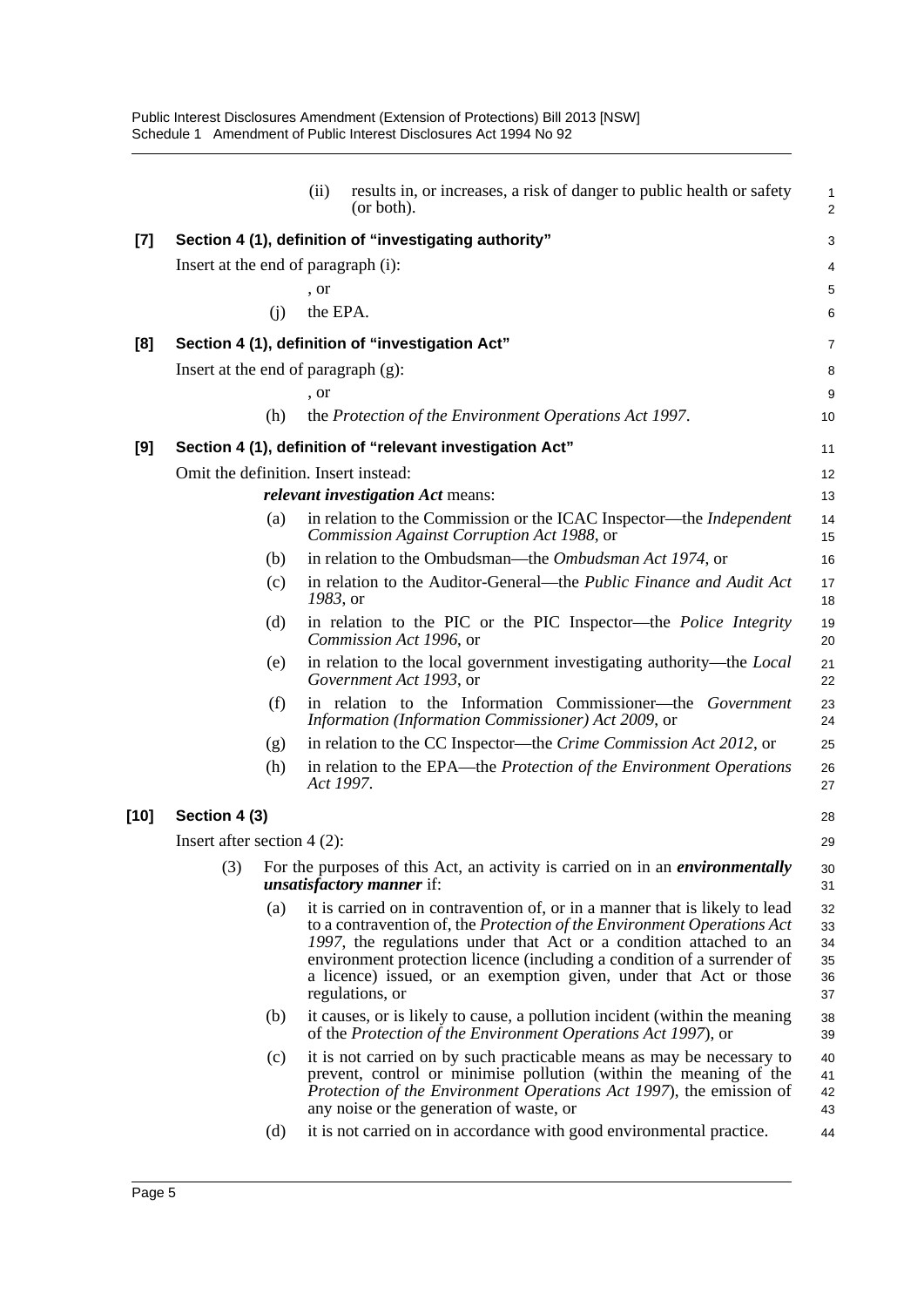**[11] Section 4A Public officials** Omit "but not for the purposes of a disclosure made by the member," from section  $4A(1)(a)(ii)$ . **[12] Section 5 Relationship between this Act and other Acts** Omit "section 13 (2) and (4)" from section 5 (3). Insert instead "section 11 (1) (b) (ii) or (iii),  $12F$  or 13 (2) and (4)". **[13] Section 6A Steering Committee** Insert after section  $6A(1)(2)$ : (g3) the Chairperson of the EPA, **[14] Section 6A (4)** Omit "4 members". Insert instead "5 members". **[15] Section 6B Oversight of Act by Ombudsman** Omit "and public officials" from section 6B (1) (b). Insert ", public officials and other persons". **[16] Section 6B (1) (d)** Omit "public officials". Insert instead "persons". **[17] Section 6B (1) (d1)** Insert after section 6B (1) (d): (d1) to ensure that the public is made aware of the protections under this Act for a person who makes a public interest disclosure, **[18] Section 7A** Insert after section 7: **7A No restriction on who may make a protected disclosure** (1) Any person may make a disclosure that may be protected by this Act, whether or not the person is a public official. (2) A person may make a disclosure protected by this Act in any way, including anonymously. **[19] Sections 8 (1), 10, 11 (1), 12D and 15 (1)** Omit "by a public official" wherever occurring. Insert instead "by a person". **[20] Section 8 Disclosures that are protected by this Act** Omit section 8 (1) (c). Insert instead: (b1) to an officer of the public authority or investigating authority to which the disclosure relates, in accordance with any procedure established by the authority for the reporting of allegations of serious public sector wrongdoing by that authority or any of its officers, or (c) if the person making a disclosure is a public official, to another officer of the public authority or investigating authority to which the public official belongs, in accordance with any procedure established by the 1  $\mathfrak{p}$ 3 4 5 6 7 8 9 10 11 12 13 14 15 16 17 18 19 20 21 22 23 24 25 26 27 28 29 30 31 32 33 34 35 36 37 38

Public Interest Disclosures Amendment (Extension of Protections) Bill 2013 [NSW]

Schedule 1 Amendment of Public Interest Disclosures Act 1994 No 92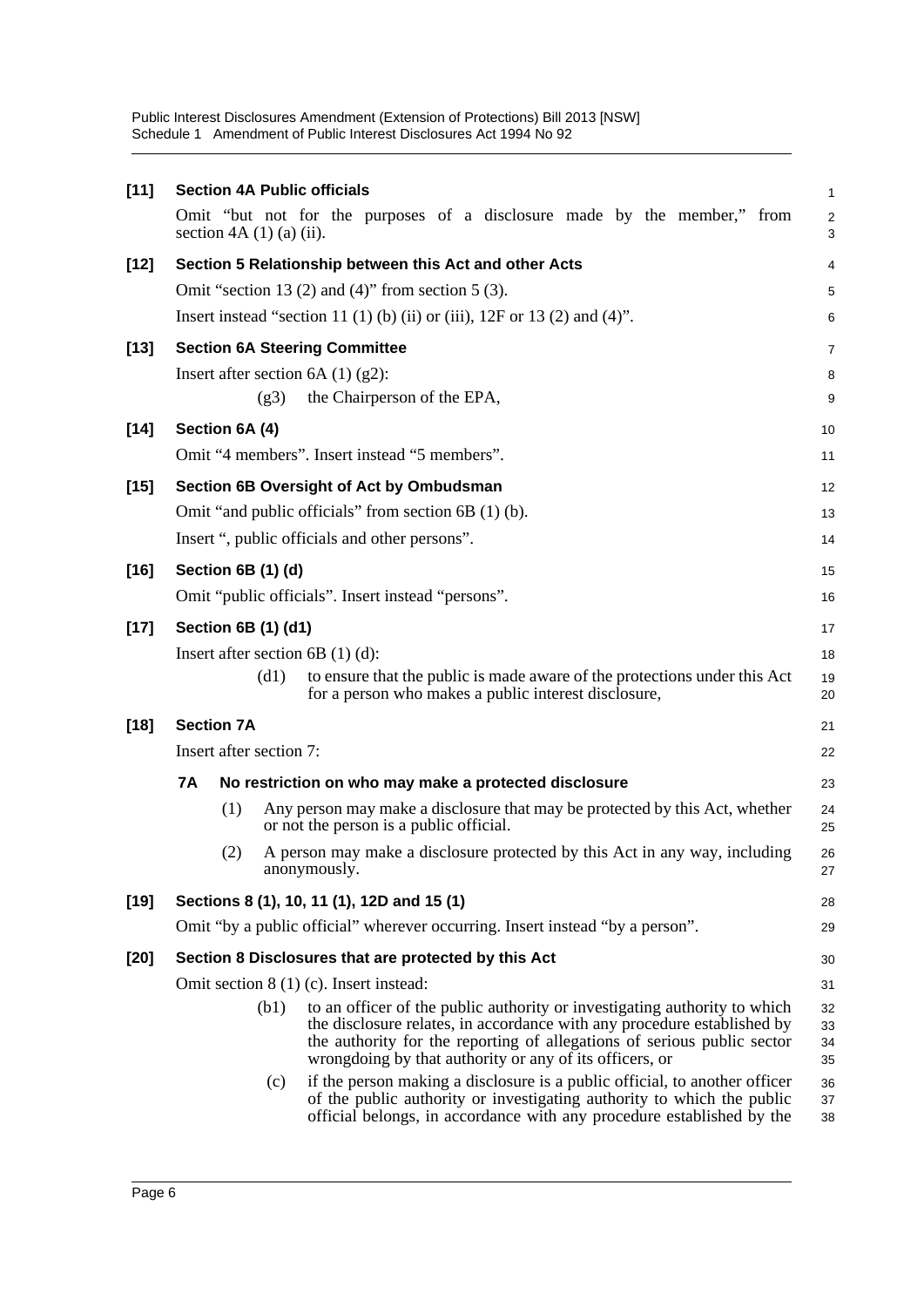|        |     |                                    |       | authority for the reporting of allegations of serious public sector<br>wrongdoing by that authority or any of its officers, or                                                                                                                                                                   | $\mathbf{1}$<br>2          |
|--------|-----|------------------------------------|-------|--------------------------------------------------------------------------------------------------------------------------------------------------------------------------------------------------------------------------------------------------------------------------------------------------|----------------------------|
| $[21]$ |     | Section 8 (1) (d)                  |       |                                                                                                                                                                                                                                                                                                  | 3                          |
|        |     |                                    |       | Insert "(but only in the manner specified in section 19)" after "journalist".                                                                                                                                                                                                                    | $\overline{4}$             |
| $[22]$ |     | Section 8 (3)                      |       |                                                                                                                                                                                                                                                                                                  | $\mathbf 5$                |
|        |     | Omit the subsection.               |       |                                                                                                                                                                                                                                                                                                  | $\,6$                      |
| $[23]$ |     | 13 (1) and (3) and 14 (2A)         |       | Sections 9A (1), 12 (1), 12A, 12B (1), 12C (1), (2) and (3), 12E (1), (2) and (3),                                                                                                                                                                                                               | 7<br>8                     |
|        |     |                                    |       | Omit "public official" wherever occurring. Insert instead "person".                                                                                                                                                                                                                              | $\boldsymbol{9}$           |
| $[24]$ |     | Sections 10 (b) and 12D            |       |                                                                                                                                                                                                                                                                                                  | 10                         |
|        |     | Omit "another" wherever occurring. |       |                                                                                                                                                                                                                                                                                                  | 11                         |
| $[25]$ |     | public health or safety (or both)  |       | Section 11 Disclosure to Ombudsman concerning maladministration and risks to                                                                                                                                                                                                                     | 12<br>13                   |
|        |     |                                    |       | Omit section 11 (1) (b). Insert instead:                                                                                                                                                                                                                                                         | 14                         |
|        |     | (b)                                |       | be a disclosure of information that the person making the disclosure<br>honestly believes, on reasonable grounds, shows or tends to show that:                                                                                                                                                   | 15<br>16                   |
|        |     |                                    | (i)   | in the exercise of a function relating to a matter of administration<br>conferred or imposed on a public authority or public official, the<br>public authority or public official has engaged, is engaged or<br>proposes to engage in conduct of a kind that amounts to<br>maladministration, or | 17<br>18<br>19<br>20<br>21 |
|        |     |                                    | (ii)  | a public authority or public official acting, or purporting to act, in<br>his or her official capacity has acted, or is omitting to act, in a<br>manner that results in a danger to public health or safety, or to<br>both public health and safety, or                                          | 22<br>23<br>24<br>25       |
|        |     |                                    | (iii) | a public authority or public official acting, or purporting to act, in<br>his or her official capacity has acted, or is omitting to act, in a<br>manner that results in, or increases, a risk of danger to public<br>health or safety, or to both public health and safety.                      | 26<br>27<br>28<br>29       |
| $[26]$ |     |                                    |       | Section 12B Disclosure concerning local government                                                                                                                                                                                                                                               | 30                         |
|        |     | section $12B(1)$ (b).              |       | Insert ", conduct or inaction that results in a danger to the environment, public health or<br>public safety (or both) or that results in, or increases, a risk of danger to the environment,<br>public health or public safety (or both)" after "government information contravention" in       | 31<br>32<br>33<br>34       |
| $[27]$ |     | <b>Section 12F</b>                 |       |                                                                                                                                                                                                                                                                                                  | 35                         |
|        |     | Insert after section 12E:          |       |                                                                                                                                                                                                                                                                                                  | 36                         |
|        | 12F |                                    |       | Disclosure to EPA concerning risks to environment                                                                                                                                                                                                                                                | 37                         |
|        |     |                                    |       | To be protected by this Act, a disclosure to the EPA must:                                                                                                                                                                                                                                       | 38                         |
|        |     | (a)                                |       | be made in accordance with the Protection of the Environment<br>Operations Act 1997, and                                                                                                                                                                                                         | 39<br>40                   |
|        |     | (b)                                |       | be a disclosure of information that the person making the disclosure<br>honestly believes, on reasonable grounds, shows or tends to show that a<br>public authority or public official acting, or purporting to act, in his or<br>her official capacity:                                         | 41<br>42<br>43<br>44       |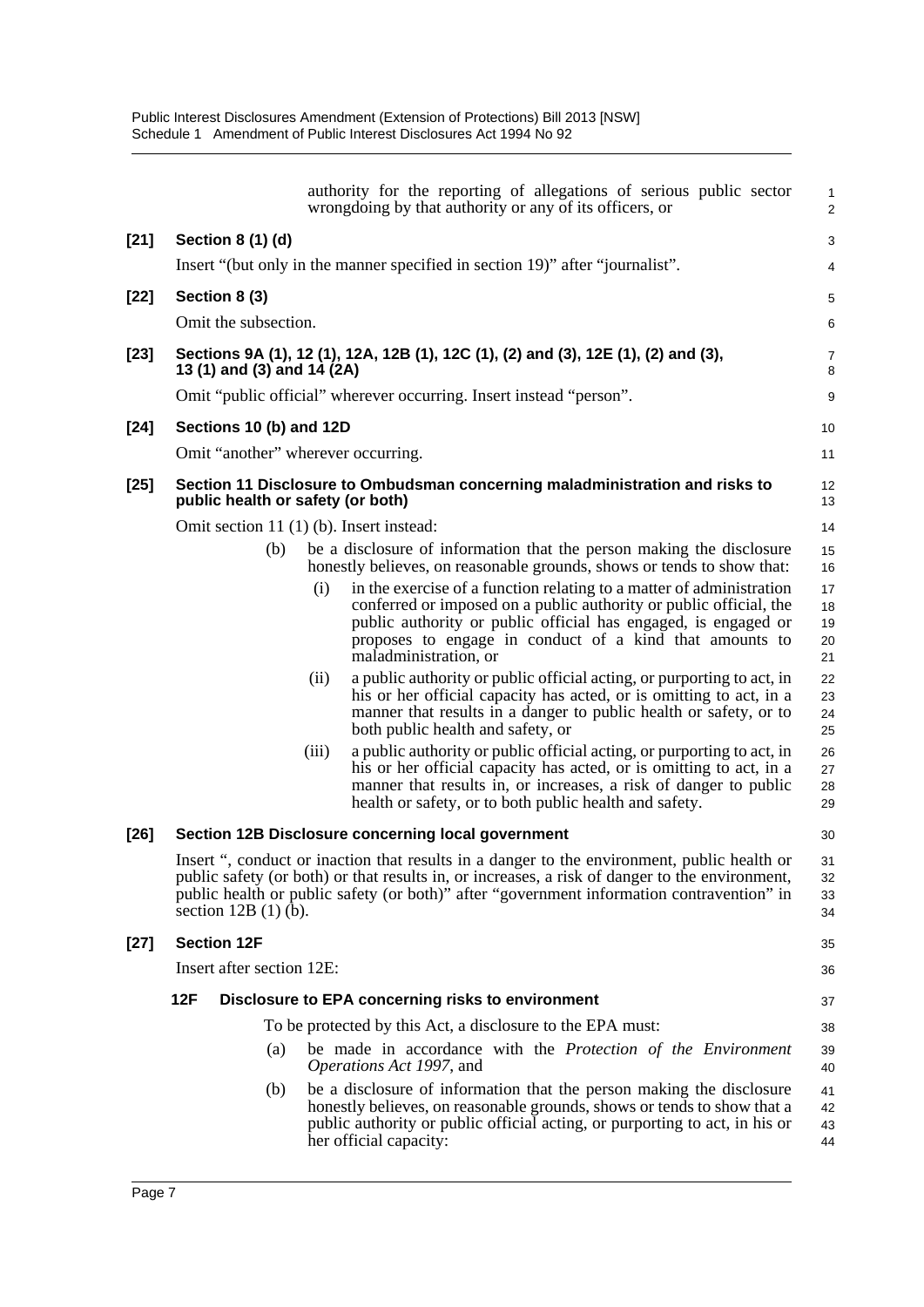|        |                                   |         | is or has been carrying on an activity in an environmentally<br>(i)<br>unsatisfactory manner, or                                                                                                                                                                                                                                                                                                                                                                                                                                                                                                               | 1<br>$\overline{c}$                          |
|--------|-----------------------------------|---------|----------------------------------------------------------------------------------------------------------------------------------------------------------------------------------------------------------------------------------------------------------------------------------------------------------------------------------------------------------------------------------------------------------------------------------------------------------------------------------------------------------------------------------------------------------------------------------------------------------------|----------------------------------------------|
|        |                                   |         | has acted, or is omitting to act, in a manner that results in a danger<br>(ii)<br>to the environment, or                                                                                                                                                                                                                                                                                                                                                                                                                                                                                                       | $\ensuremath{\mathsf{3}}$<br>$\overline{4}$  |
|        |                                   | (iii)   | has acted, or is omitting to act, in a manner that results in, or<br>increases, a risk of danger to the environment.                                                                                                                                                                                                                                                                                                                                                                                                                                                                                           | $\mathbf 5$<br>$\,6$                         |
| [28]   |                                   |         | <b>Section 14 Disclosures to public officials</b>                                                                                                                                                                                                                                                                                                                                                                                                                                                                                                                                                              | $\overline{7}$                               |
|        |                                   |         | Omit section 14 (1) and (2). Insert instead:                                                                                                                                                                                                                                                                                                                                                                                                                                                                                                                                                                   | 8                                            |
|        | (1)                               |         | To be protected by this Act:                                                                                                                                                                                                                                                                                                                                                                                                                                                                                                                                                                                   | 9                                            |
|        |                                   | (a)     | a disclosure by a person to the principal officer of, or a person who<br>constitutes, a public authority must be a disclosure of information that<br>the person making the disclosure honestly believes, on reasonable<br>grounds, shows or tends to show any serious public sector wrongdoing<br>by the authority or any of its officers or by any other public authority or<br>any of its officers, and                                                                                                                                                                                                      | 10<br>11<br>12<br>13<br>14<br>15             |
|        |                                   | (b)     | a disclosure by a person to an officer of the public authority to which the<br>disclosure relates, in accordance with any procedure established by the<br>authority for the reporting of allegations of serious public sector<br>wrongdoing by that authority or any of its officers, must be a disclosure<br>of information that the person making the disclosure honestly believes,<br>on reasonable grounds, shows or tends to show any serious public sector<br>wrongdoing (whether by that authority or any of its officers or by<br>another public authority or any of its officers), and                | 16<br>17<br>18<br>19<br>20<br>21<br>22<br>23 |
|        |                                   | (c)     | a disclosure by a public official to another officer of the public authority<br>to which the public official belongs, in accordance with any procedure<br>established by the authority for the reporting of allegations of serious<br>public sector wrongdoing by that authority or any of its officers, must<br>be a disclosure of information that the person making the disclosure<br>honestly believes, on reasonable grounds, shows or tends to show any<br>serious public sector wrongdoing (whether by that authority or any of<br>its officers or by another public authority or any of its officers). | 24<br>25<br>26<br>27<br>28<br>29<br>30<br>31 |
| [29]   |                                   |         | <b>Section 15 Protection of misdirected disclosures</b>                                                                                                                                                                                                                                                                                                                                                                                                                                                                                                                                                        | 32                                           |
|        |                                   |         | Omit "the public official" from section 15 (1). Insert instead "the person".                                                                                                                                                                                                                                                                                                                                                                                                                                                                                                                                   | 33                                           |
| [30]   |                                   |         | Section 17 Disclosures concerning merits of government policy                                                                                                                                                                                                                                                                                                                                                                                                                                                                                                                                                  | 34                                           |
|        |                                   |         | Omit "made by a public official" from section 17 (1).                                                                                                                                                                                                                                                                                                                                                                                                                                                                                                                                                          | 35                                           |
| $[31]$ |                                   |         | Section 18 Disclosures motivated by object of avoiding disciplinary action                                                                                                                                                                                                                                                                                                                                                                                                                                                                                                                                     | 36                                           |
|        |                                   |         | Omit "in reprisal". Insert instead "for reasons that include reprisal".                                                                                                                                                                                                                                                                                                                                                                                                                                                                                                                                        | 37                                           |
| [32]   | <b>Section 19</b>                 |         |                                                                                                                                                                                                                                                                                                                                                                                                                                                                                                                                                                                                                | 38                                           |
|        | Omit the section. Insert instead: |         |                                                                                                                                                                                                                                                                                                                                                                                                                                                                                                                                                                                                                | 39                                           |
|        | 19                                |         | Disclosure to a member of Parliament or journalist                                                                                                                                                                                                                                                                                                                                                                                                                                                                                                                                                             |                                              |
|        | (1)                               |         | A disclosure to a member of Parliament, or to a journalist, is protected by this                                                                                                                                                                                                                                                                                                                                                                                                                                                                                                                               | 40<br>41                                     |
|        |                                   | Act if: |                                                                                                                                                                                                                                                                                                                                                                                                                                                                                                                                                                                                                | 42                                           |
|        |                                   | (a)     | official channels have been exhausted by the person making the<br>disclosure, or                                                                                                                                                                                                                                                                                                                                                                                                                                                                                                                               | 43<br>44                                     |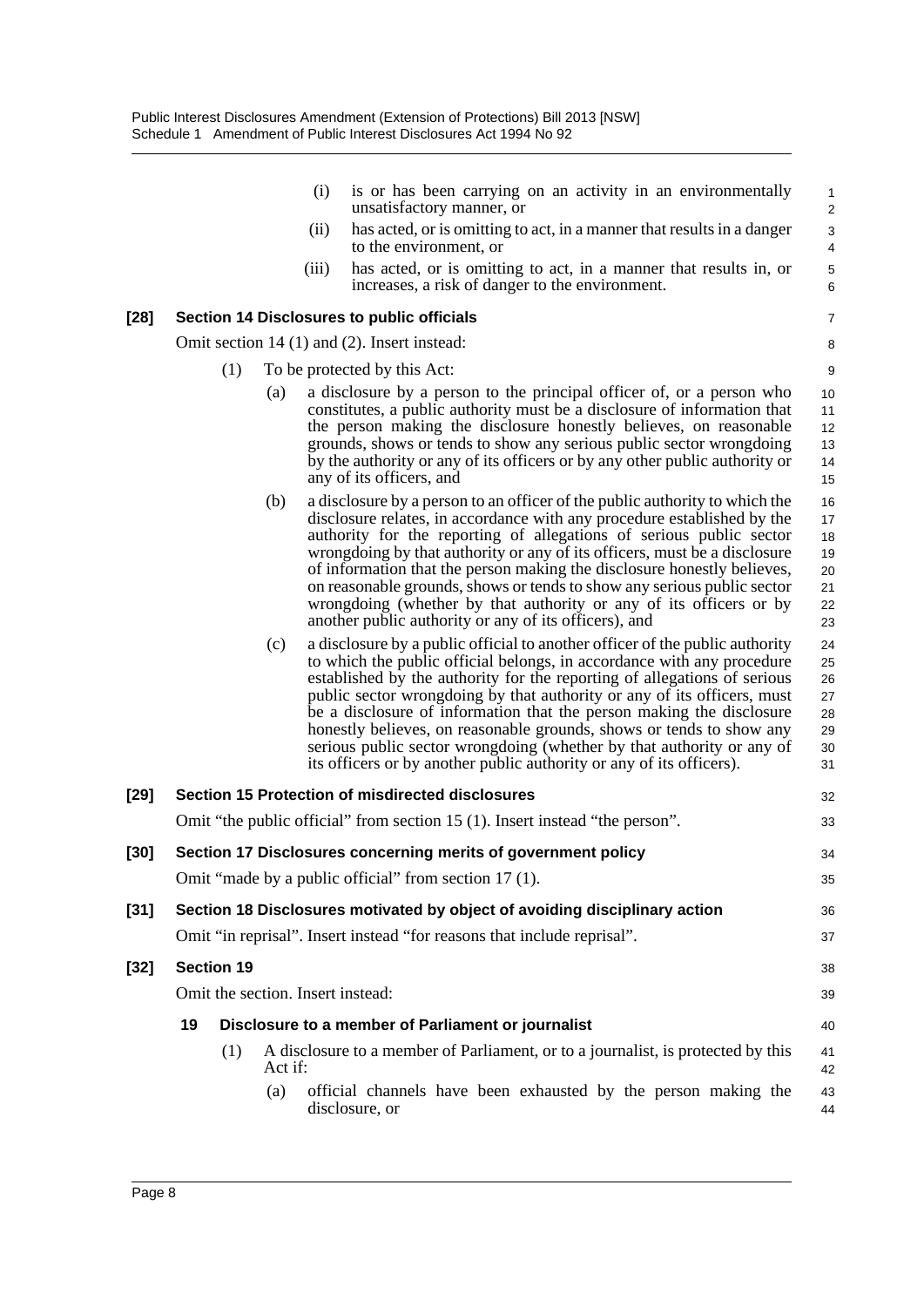| (b) | there are exceptional circumstances justifying the person making the |  |
|-----|----------------------------------------------------------------------|--|
|     | disclosure directly to the member of Parliament or journalist.       |  |

37

40

41 42 43

46 47

- (2) For the purposes of this section, official channels are taken to have been exhausted if:
	- (a) the person making the disclosure has already made substantially the same disclosure to an investigating authority, public authority or officer of a public authority in accordance with another provision of this Part, and
	- (b) the investigating authority, public authority or officer to whom the disclosure was made or, if the matter was referred, the investigating authority, public authority or officer to whom the matter was referred:
		- (i) has decided not to investigate the matter, or
		- (ii) has decided to investigate the matter but not completed the investigation within 6 months of the original disclosure being made, or
		- (iii) has investigated the matter but not recommended the taking of any action in respect of the matter, or
		- (iv) has refused or failed to investigate, or
		- (v) has failed to notify the person making the disclosure, within 6 months of the disclosure being made, as to whether or not the matter is to be investigated.
- (3) For the purposes of this section, there are exceptional circumstances justifying a person making the disclosure directly to a member of Parliament or journalist if:
	- (a) there is a significant risk of detrimental action to the person or someone else if a disclosure is made to an investigating authority, public authority or officer of a public authority in accordance with another provision of this Part, and
	- (b) it would be unreasonable in all the circumstances for the person to make a disclosure to an investigating authority, public authority or officer of a public authority in accordance with another provision of this Part.
- (4) In making a disclosure under this section, the person must disclose sufficient information to show that the conduct or inaction disclosed is serious public sector wrongdoing or a local government pecuniary interest contravention, but not more than is reasonably necessary to show that the conduct is such wrongdoing or such a contravention. 32 33 34 35 36

#### (5) A disclosure under this section will be protected by this Act only if:

- (a) the person making the disclosure has reasonable grounds for believing that the disclosure is substantially true, and 38 39
- (b) the disclosure is substantially true.
- **[33] Section 20 Offence of taking or threatening detrimental action against a person in reprisal for a public interest disclosure**

Omit section 20 (1), (1A), (1B), (1C) and (2). Insert instead:

- (1) A person must not take, or threaten to take, detrimental action against another person: 44 45
	- (a) in reprisal for the other person making, or intending to make, a public interest disclosure, or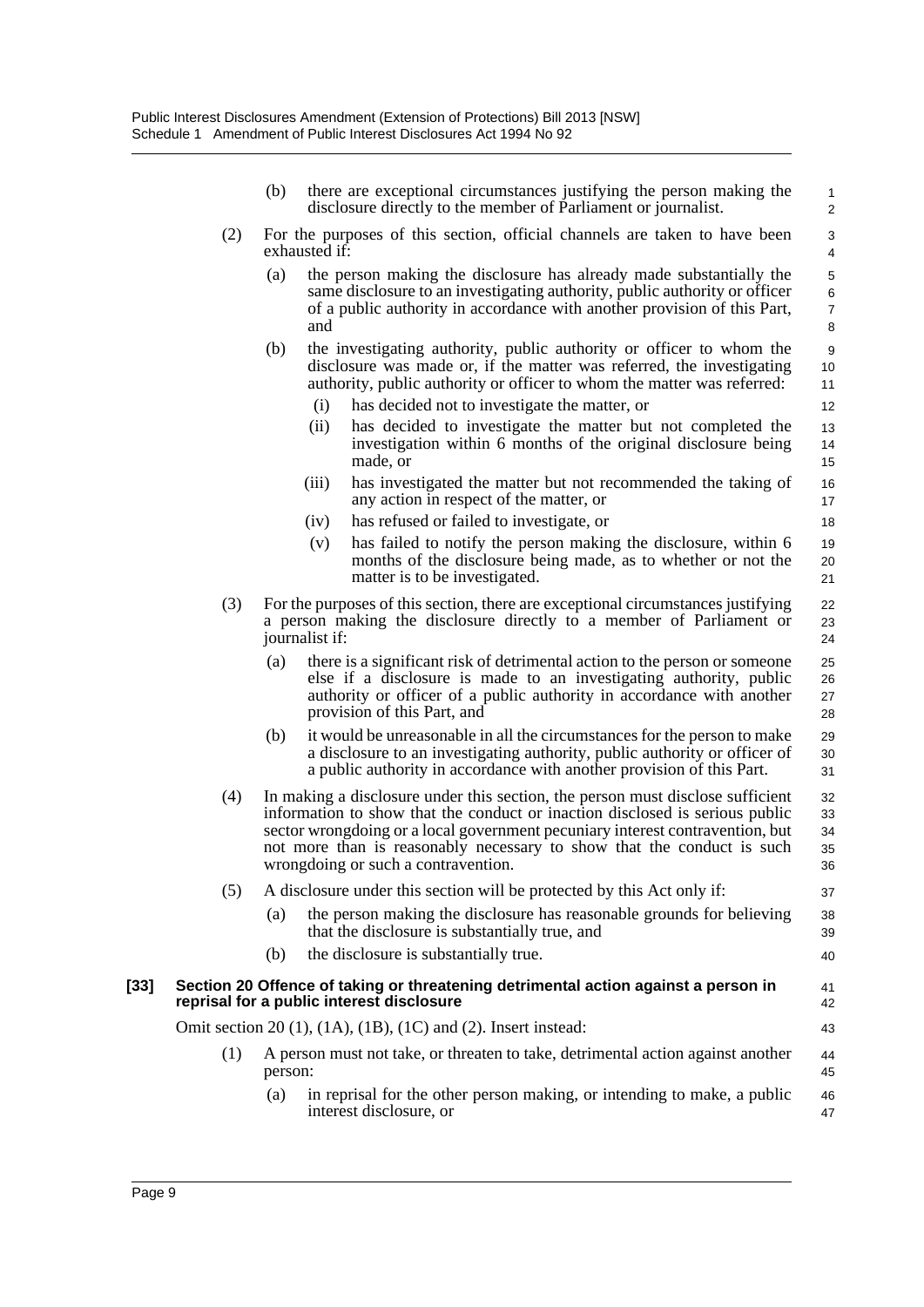|        |             |                     | for reasons that include reprisal for the other person making, or<br>(b)<br>intending to make, a public interest disclosure.<br>Maximum penalty: 100 penalty units or imprisonment for 3 years, or both.                                                                                                                                                                                                                             | $\mathbf{1}$<br>2<br>3                         |
|--------|-------------|---------------------|--------------------------------------------------------------------------------------------------------------------------------------------------------------------------------------------------------------------------------------------------------------------------------------------------------------------------------------------------------------------------------------------------------------------------------------|------------------------------------------------|
|        |             | (1A)                | In determining whether a reason that detrimental action was taken or<br>threatened against a person was in reprisal for that person making a public<br>interest disclosure, it is sufficient if such reprisal was one of the reasons for<br>taking or threatening detrimental action and it does not matter that there were<br>other reasons for taking detrimental action.                                                          | 4<br>$\mathbf 5$<br>6<br>$\boldsymbol{7}$<br>8 |
|        |             | (1B)                | In any proceedings for an offence against this section, it lies on the defendant<br>to prove that the detrimental action shown to be taken or threatened against a<br>person was not taken or threatened in reprisal for the other person making, or<br>intending to make, a public interest disclosure or for reasons that included<br>reprisal for the other person making, or intending to make, a public interest<br>disclosure. | $\boldsymbol{9}$<br>10<br>11<br>12<br>13<br>14 |
|        |             | (2)                 | This section extends to a case where the person who takes or threatens<br>detrimental action does so because the person believes or suspects that the<br>other person made or may have made or may make a public interest disclosure<br>even if the other person did not in fact make a public interest disclosure.                                                                                                                  | 15<br>16<br>17<br>18                           |
| $[34]$ |             | <b>Section 20AA</b> |                                                                                                                                                                                                                                                                                                                                                                                                                                      | 19                                             |
|        |             |                     | Insert after section 20:                                                                                                                                                                                                                                                                                                                                                                                                             | 20                                             |
|        | <b>20AA</b> |                     | Disciplinary action against public official who takes or threatens detrimental<br>action in reprisal for a public interest disclosure                                                                                                                                                                                                                                                                                                | 21<br>22                                       |
|        |             | (1)                 | A public official who takes or threatens to take detrimental action against<br>another person in circumstances where the taking or threatening of the<br>detrimental action is:                                                                                                                                                                                                                                                      | 23<br>24<br>25                                 |
|        |             |                     | in reprisal for the other person making, or intending to make, a public<br>(a)<br>interest disclosure, or                                                                                                                                                                                                                                                                                                                            | 26<br>27                                       |
|        |             |                     | for reasons that include reprisal for the other person making, or<br>(b)<br>intending to make, a public interest disclosure,                                                                                                                                                                                                                                                                                                         | 28<br>29                                       |
|        |             |                     | is guilty of engaging in conduct that constitutes wrongdoing in the<br>performance of his or her duties as a public official and that justifies the taking<br>of disciplinary action against the public official.                                                                                                                                                                                                                    | 30<br>31<br>32                                 |
|        |             | (2)                 | The disciplinary action that may be taken against the public official includes<br>disciplinary action provided for:                                                                                                                                                                                                                                                                                                                  | 33<br>34                                       |
|        |             |                     | (a) by or under an Act that regulates the employment or service of the<br>public official, or                                                                                                                                                                                                                                                                                                                                        | 35<br>36                                       |
|        |             |                     | (b)<br>by or under a contract of employment or contract for services that<br>governs the employment or engagement of the public official.                                                                                                                                                                                                                                                                                            | 37<br>38                                       |
|        |             | (3)                 | In determining whether a reason that detrimental action was taken or<br>threatened against a person was reprisal for that person making a public<br>interest disclosure, it is sufficient if such reprisal was one of the reasons for<br>taking or threatening detrimental action and it does not matter that there were<br>other reasons for taking detrimental action.                                                             | 39<br>40<br>41<br>42<br>43                     |
|        |             | (4)                 | This section extends to a case where the person who takes or threatens<br>detrimental action does so because the person believes or suspects that the<br>other person made or may have made or may make a public interest disclosure<br>even if the other person did not in fact make a public interest disclosure.                                                                                                                  | 44<br>45<br>46<br>47                           |
|        |             |                     |                                                                                                                                                                                                                                                                                                                                                                                                                                      |                                                |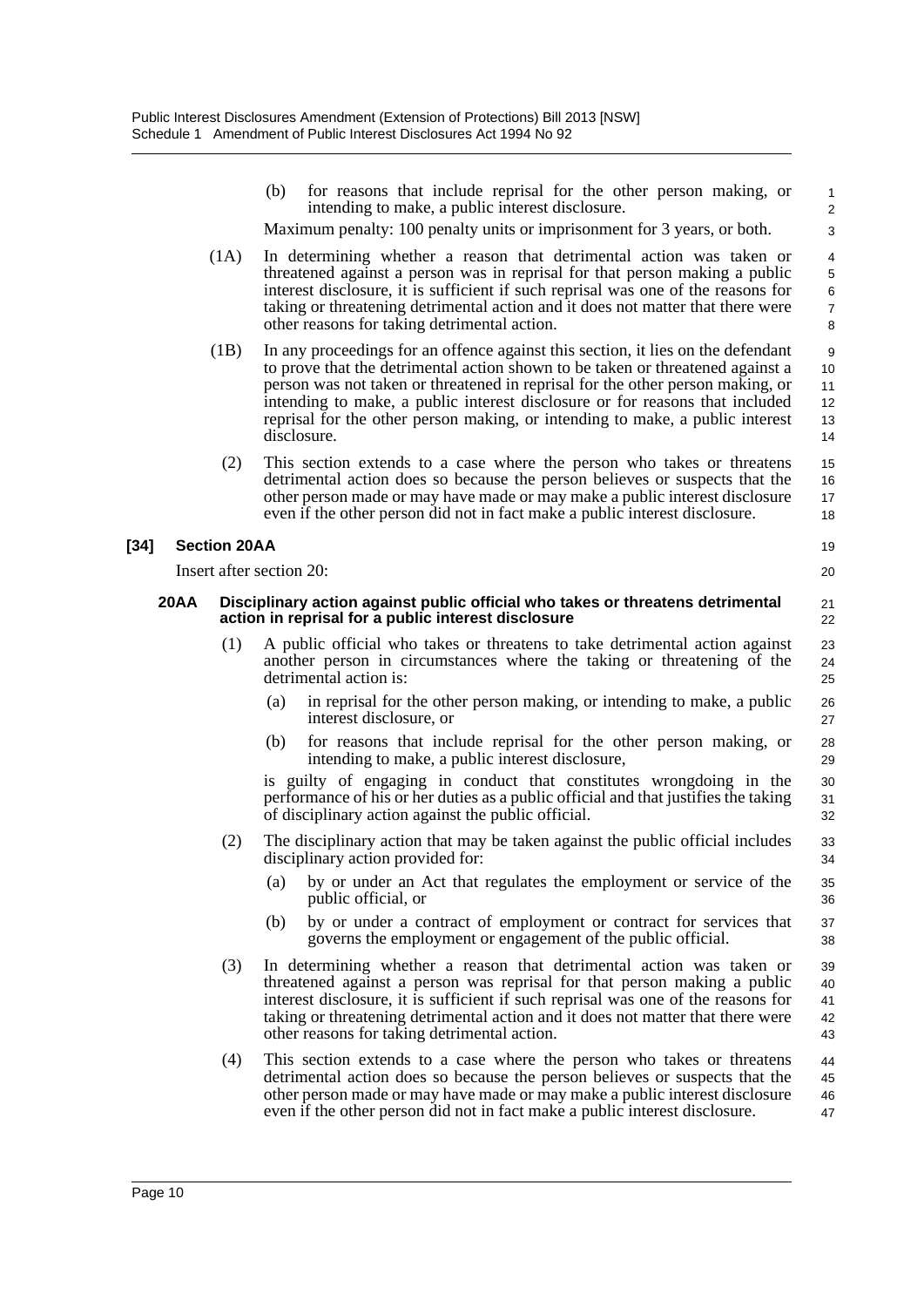#### **[35] Section 20A Person can be compensated for loss, damage or injury caused by detrimental action taken or threatened in reprisal for disclosure**

1 2  $\overline{\mathbf{a}}$ 

22 23 24

34 35

Omit section 20A (1)–(3). Insert instead:

- (1) A person who takes or threatens to take detrimental action against another person in circumstances where the taking or threatening of the detrimental action was:
	- (a) in reprisal for the other person making, or intending to make, a public interest disclosure, or
	- (b) for reasons that include reprisal for the other person making, or intending to make, a public interest disclosure,

is liable in damages for any loss, damage or injury that the other person suffers as a result of that detrimental action or threat.

- (1A) The damages may be recovered as for a tort in proceedings in the Industrial Relations Commission in Court Session.
- (1B) Any remedy that may be given by a court for a tort may be given by the Industrial Relations Commission in proceedings under this section.
- (1C) However, damages recoverable under this section do not include:
	- (a) exemplary or punitive damages, or
	- (b) damages in the nature of aggravated damages.
	- (2) In determining whether a reason that detrimental action was taken or threatened against a person was in reprisal for that person making a public interest disclosure, it is sufficient if such reprisal was one of the reasons for taking or threatening detrimental action and it does not matter that there were other reasons for taking detrimental action. 21
	- (3) This section extends to a case where the person who takes or threatens detrimental action does so because the person believes or suspects that the other person made or may have made or may make a public interest disclosure even if the other person did not in fact make a public interest disclosure. 25 26 27 28

#### **[36] Section 20B Injunctions to prevent detrimental action taken or threatened in reprisal for disclosure**

Omit "(Protection against reprisals)" from section 20B (1).

Insert instead "(Offence of taking or threatening detrimental action against a person in reprisal for a public interest disclosure)".

#### **[37] Section 25 Referral of disclosures by investigating authorities**

Omit section 25 (1). Insert instead:

Omit section 26 (1). Insert instead:

(1) An investigating authority may refer any disclosure concerning an allegation of serious public sector wrongdoing or local government pecuniary interest contravention that is made to it to another investigating authority or to a public official or public authority considered by the authority to be appropriate in the circumstances, for investigation or other action. 36 37 38 39 40

Part 2 to an investigating authority or to another public official or public

#### **[38] Section 26 Referral of disclosures by public officials to which they are made**

42

41

43 44 45

(1) A public official may refer any disclosure concerning an allegation of any serious public sector wrongdoing that is made to the public official under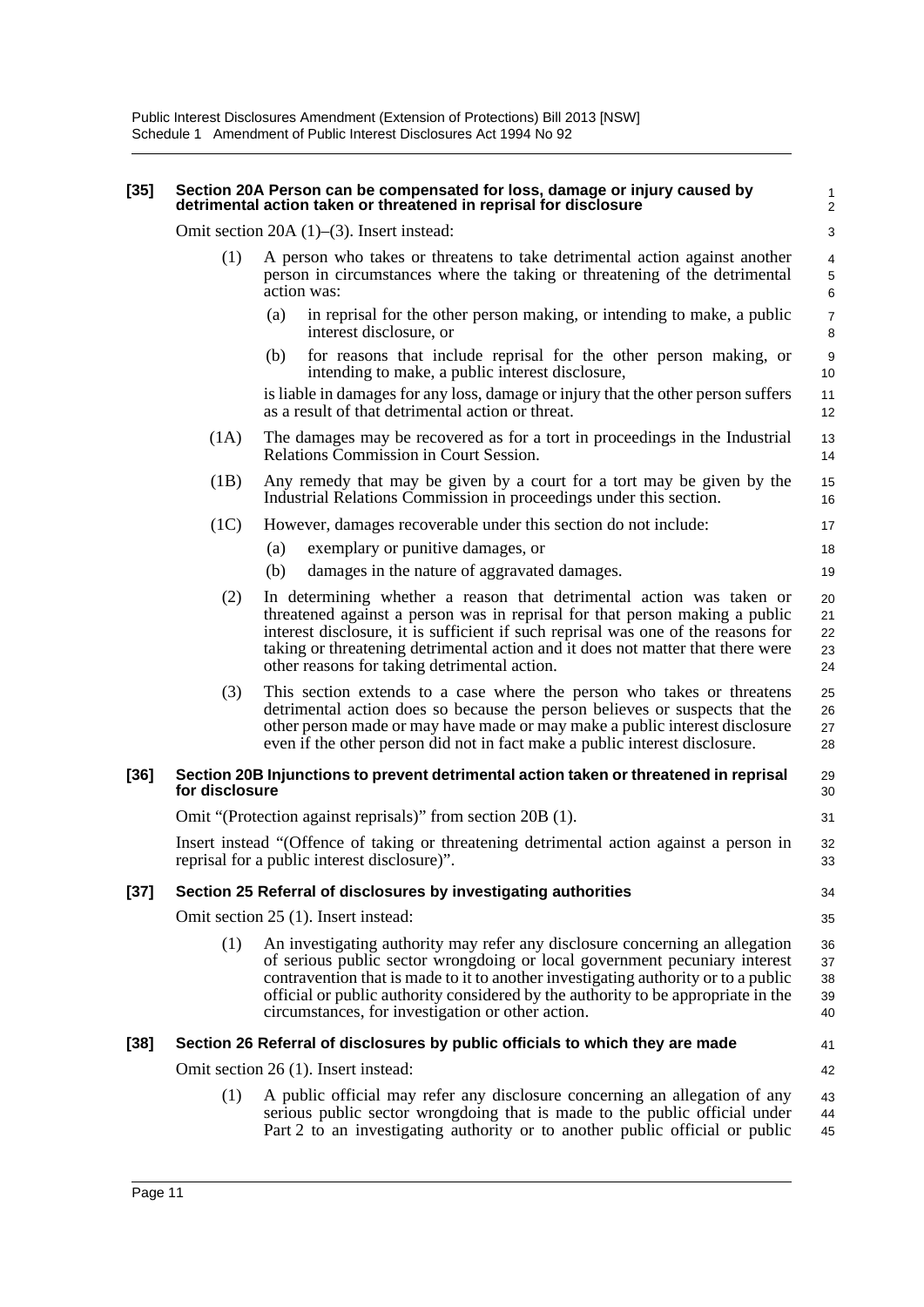|        |        |                      | authority considered by the public official to be appropriate in the<br>circumstances, for investigation or other action.                                                                                                                             | 1<br>$\overline{2}$      |
|--------|--------|----------------------|-------------------------------------------------------------------------------------------------------------------------------------------------------------------------------------------------------------------------------------------------------|--------------------------|
| [39]   |        |                      | Section 26A Transitional disclosure procedure when public authority becomes<br>separate office within another public authority                                                                                                                        | 3<br>4                   |
|        |        |                      | Omit section 26A (2) (a) and (b). Insert instead:                                                                                                                                                                                                     | 5                        |
|        |        | (a)                  | a procedure is established by the new public authority that provides for<br>the reporting of allegations of serious public sector wrongdoing by<br>officers of the separate office,                                                                   | 6<br>$\overline{7}$<br>8 |
|        |        | (b)                  | an existing procedure of the new public authority is varied or confirmed<br>to be applicable to the reporting of allegations of serious public sector<br>wrongdoing by officers of the separate office.                                               | 9<br>10<br>11            |
| [40]   |        |                      | Section 28 False or misleading disclosures                                                                                                                                                                                                            | 12                       |
|        |        |                      | Omit "A public official". Insert instead "A person".                                                                                                                                                                                                  | 13                       |
| $[41]$ |        |                      | Schedule 2 Savings, transitional and other provisions                                                                                                                                                                                                 | 14                       |
|        |        | Insert after Part 6: |                                                                                                                                                                                                                                                       | 15                       |
|        | Part 7 |                      | <b>Provisions consequent on enactment of Public</b><br>Interest Disclosures Amendment (Extension of<br><b>Protections) Act 2013</b>                                                                                                                   | 16<br>17<br>18           |
|        | 22     |                      | <b>Meaning of "amending Act"</b>                                                                                                                                                                                                                      | 19                       |
|        |        |                      | In this Part:<br>amending Act means the Public Interest Disclosures Amendment (Extension<br>of Protections) Act 2013.                                                                                                                                 | 20<br>21<br>22           |
|        | 23     |                      | Disclosures made by persons who are not public officials                                                                                                                                                                                              | 23                       |
|        |        |                      | A disclosure by a person who is not a public official is protected by this Act<br>even if it is made about conduct or activities engaged in, or about matters<br>arising, before the commencement of the amending Act.                                | 24<br>25<br>26           |
|        | 24     | health or safety     | Disclosures about scientific misconduct or risks to the environment, public                                                                                                                                                                           | 27<br>28                 |
|        |        |                      | A disclosure of information that the person making the disclosure honestly<br>believes, on reasonable grounds, shows or tends to show that a public authority<br>or public official acting in, or purporting to act in, his or her official capacity: | 29<br>30<br>31           |
|        |        | (a)                  | is or has been involved in scientific misconduct, or                                                                                                                                                                                                  | 32                       |
|        |        | (b)                  | is or has been involved in an activity that is carried on in an<br>environmentally unsatisfactory manner, or                                                                                                                                          | 33<br>34                 |
|        |        | (c)                  | has acted or is omitting to act in a manner that results in a danger to the<br>environment, or                                                                                                                                                        | 35<br>36                 |
|        |        | (d)                  | has acted or is omitting to act in a manner that results in, or increases, a<br>risk of danger to the environment, or                                                                                                                                 | 37<br>38                 |
|        |        | (e)                  | has acted or is omitting to act in a manner that results in a danger to<br>public health or safety, or to both public health and safety, or                                                                                                           | 39<br>40                 |
|        |        |                      |                                                                                                                                                                                                                                                       |                          |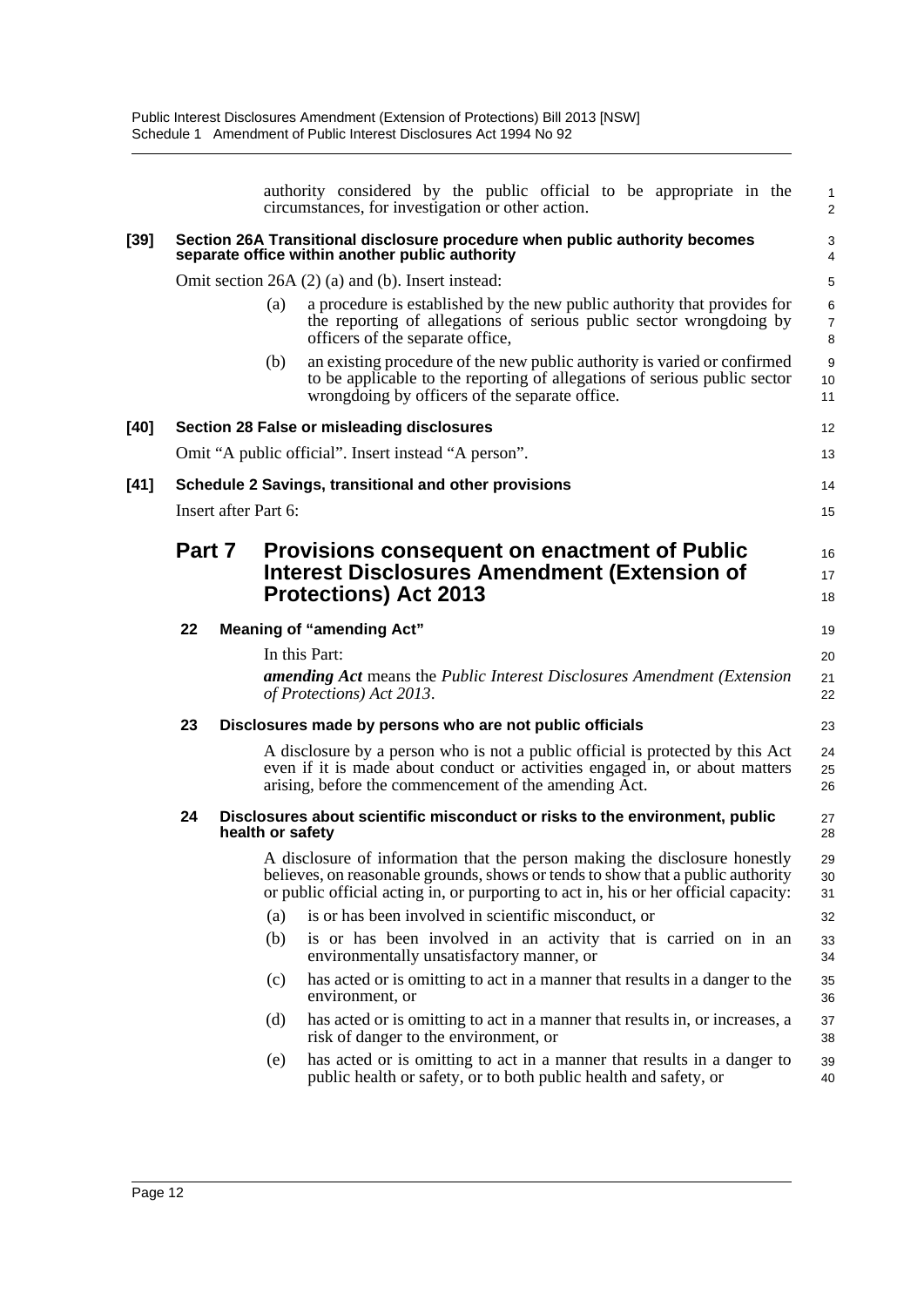commencement of the amending Act.

(f) has acted or is omitting to act in a manner that results in, or increases, a risk of danger to public health or safety, or to both public health and safety, is protected by this Act even if it is made about conduct or activities engaged in, about omissions, or about matters arising, before the commencement of the amending Act. **25 Offence for taking detrimental action not taken substantially in reprisal for disclosure** Section 20 (1) (as substituted by the amending Act) does not apply so as to extend the operation of the subsection (as in force immediately before its substitution) in respect of detrimental action taken or threatened against a person before the commencement of the amending Act. **26 Disciplinary action for taking detrimental action not taken substantially in reprisal for disclosure** Section 20AA does not apply so as to extend the operation of section 20 (1B) (as in force immediately before its substitution) in respect of detrimental action taken or threatened against a person before the commencement of the amending Act. **27 Compensation for detrimental action not taken substantially in reprisal for disclosure** Section 20A (as amended by the amending Act) does not apply so as to extend the operation of that section in respect of detrimental action taken or threatened against a person before the commencement of the amending Act. **28 Amendments to other legislation concerning detrimental action not substantially in reprisal for disclosure** The amendments made by Schedule 2.2, 2.4, 2.6 [1], 2.9, 2.13 and 2.14 to the amending Act do not apply so as to extend the provisions amended to detrimental action taken before the commencement of the amending Act that was not substantially in reprisal for another person making a public interest disclosure or other disclosure or to detrimental action threatened before the 10 11 12 13 14 15 16 17 18 19 20  $21$ 22 23 24 25 26 27 28 29 30

31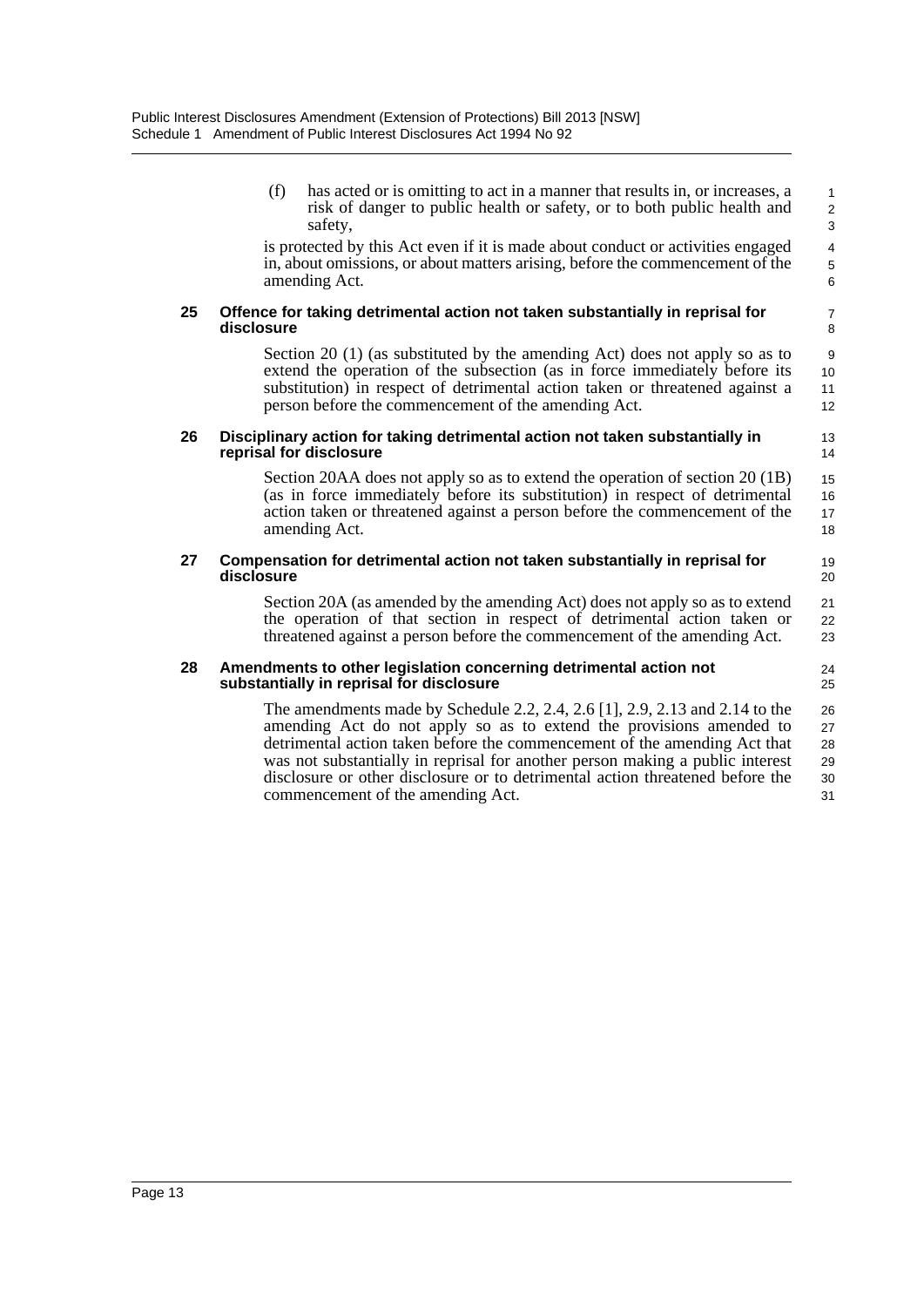<span id="page-19-0"></span>

|       | <b>Schedule 2</b><br><b>Amendment of other legislation</b>                                                                                        | 1              |
|-------|---------------------------------------------------------------------------------------------------------------------------------------------------|----------------|
| 2.1   | Defamation Act 2005 No 77                                                                                                                         | $\overline{a}$ |
| [1]   | Schedule 1 Additional publications to which absolute privilege applies                                                                            | 3              |
|       | Omit "section $8(1)$ (b), (c) or (c1)" from clause 26 (1).                                                                                        | 4              |
|       | Insert instead "section $8(1)(b)$ , $(b1)$ , $(c)$ or $(c1)$ ".                                                                                   | 5              |
| $[2]$ | Schedule 1, clause 26 (1)                                                                                                                         | 6              |
|       | Insert "(including scientific misconduct)" after "corrupt conduct".                                                                               | 7              |
| 2.2   | Education (School Administrative and Support Staff) Act 1987 No 240                                                                               | 8              |
| [1]   | Section 29 Meaning of "misconduct"                                                                                                                | 9              |
|       | Insert "or threatening" after "taking" wherever occurring in section 29 $(1)$ (c) and (d).                                                        | 10             |
| $[2]$ | Section 29 (1) (c)                                                                                                                                | 11             |
|       | Omit "that is substantially in reprisal for the person making".                                                                                   | 12             |
|       | Insert instead "if one of the reasons for taking the action is that the person made".                                                             | 13             |
| $[3]$ | Section 29 (1) (d)                                                                                                                                | 14             |
|       | Omit "that is substantially in reprisal for an internal disclosure made by that person".                                                          | 15             |
|       | Insert instead "if one of the reasons for taking the action is that the person made an internal<br>disclosure".                                   | 16<br>17       |
| 2.3   | Government Sector Employment Act 2013 No 40                                                                                                       | 18             |
| [1]   | Section 69 Misconduct-Public Service and other prescribed government sector<br>employees                                                          | 19<br>20       |
|       | Insert "or threatening" after "taking" wherever occurring in paragraphs (b) and (c) of the<br>definition of <i>misconduct</i> in section 69 (1).  | 21<br>22       |
| [2]   | Section 69 (1), definition of "misconduct"                                                                                                        | 23             |
|       | Omit "that is substantially in reprisal for the person making" from paragraph (b).                                                                | 24             |
|       | Insert instead "if one of the reasons for taking the action is that the person made".                                                             | 25             |
| $[3]$ | Section 69 (1), definition of "misconduct"                                                                                                        | 26             |
|       | Omit "that is substantially in reprisal for a disclosure made by that employee" from<br>paragraph (c).                                            | 27<br>28       |
|       | Insert instead "if one of the reasons for taking the action is that the employee made a<br>disclosure".                                           | 29<br>30       |
| 2.4   | <b>Health Services Regulation 2013</b>                                                                                                            | 31             |
| [1]   | <b>Clause 14 Definitions</b>                                                                                                                      | 32             |
|       | Insert "or threatening" after "taking" wherever occurring in paragraphs (c) and (d) of the<br>definition of <i>misconduct</i> in clause $14(1)$ . | 33<br>34       |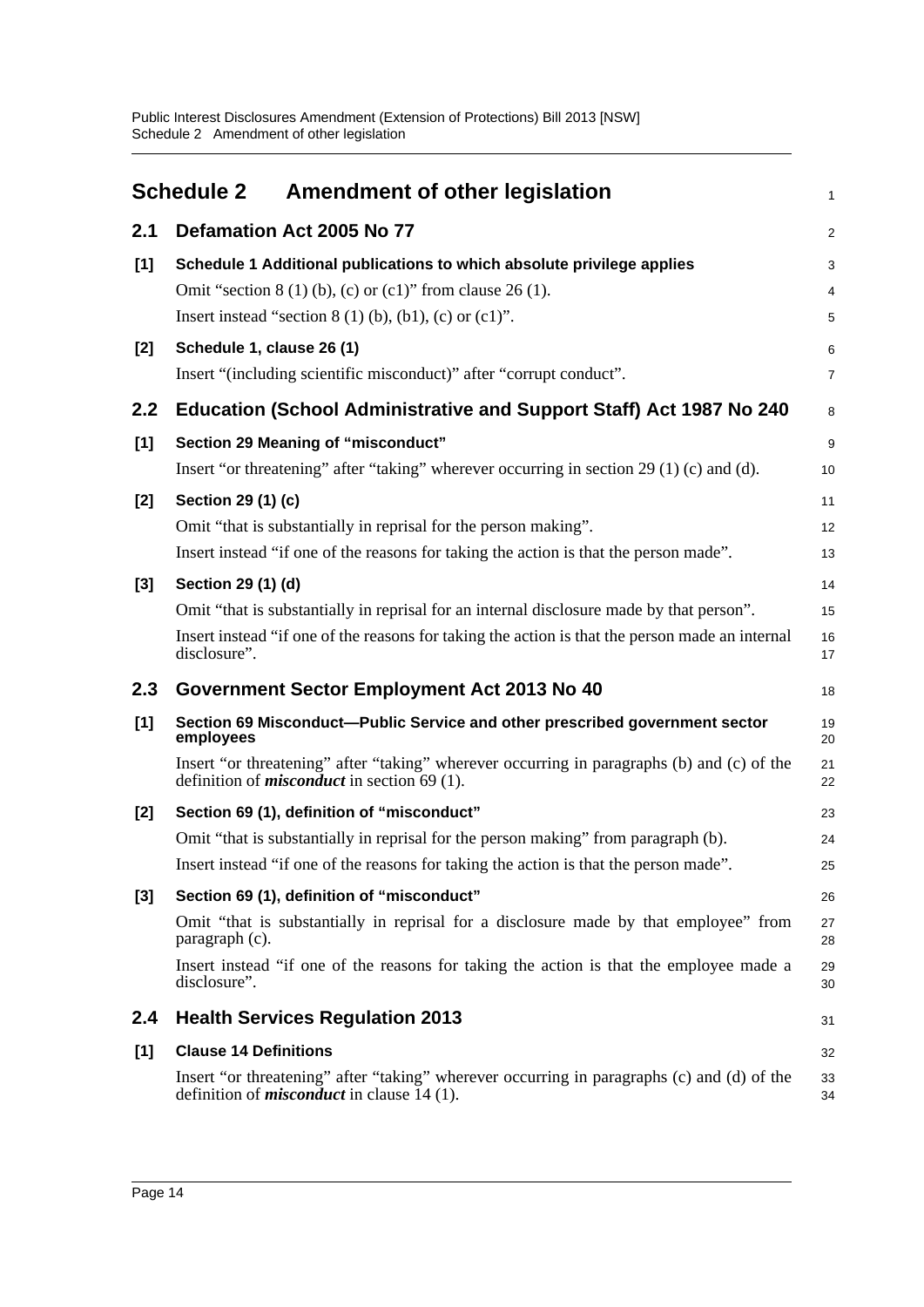Public Interest Disclosures Amendment (Extension of Protections) Bill 2013 [NSW] Schedule 2 Amendment of other legislation

| [2] |                                          | Clause 14 (1), definition of "misconduct"                                                                                                                                                                    | 1                    |
|-----|------------------------------------------|--------------------------------------------------------------------------------------------------------------------------------------------------------------------------------------------------------------|----------------------|
|     |                                          | Omit "that is substantially in reprisal for" from paragraph (c).                                                                                                                                             | $\overline{2}$       |
|     |                                          | Insert instead "if one of the reasons for taking the action is reprisal for".                                                                                                                                | 3                    |
| [3] |                                          | Clause 14 (1), definition of "misconduct"                                                                                                                                                                    | 4                    |
|     |                                          | Omit "that is substantially in reprisal for" from paragraph (d).                                                                                                                                             | 5                    |
|     |                                          | Insert instead "if one of the reasons for taking the action is reprisal for".                                                                                                                                | 6                    |
| 2.5 |                                          | <b>Independent Commission Against Corruption Act 1988 No 35</b>                                                                                                                                              | 7                    |
| [1] |                                          | Section 8 General nature of corrupt conduct                                                                                                                                                                  | 8                    |
|     | Insert at the end of section $8(1)(d)$ : |                                                                                                                                                                                                              | 9                    |
|     |                                          | , or                                                                                                                                                                                                         | 10                   |
|     | (e)                                      | any scientific misconduct of a public official, or former public official,<br>acting or purporting to act in his or her official capacity, being any of<br>the following:                                    | 11<br>12<br>13       |
|     |                                          | (i)<br>fabrication, falsification, plagiarism or deception in proposing,<br>carrying out or reporting the results of scientific research,                                                                    | 14<br>15             |
|     |                                          | failure of a researcher to declare or manage a serious conflict of<br>(ii)<br>interest,                                                                                                                      | 16<br>17             |
|     |                                          | misconduct relating to scientific analysis, scientific evaluation or<br>(iii)<br>the giving of scientific advice,                                                                                            | 18<br>19             |
|     |                                          | avoidable failure to follow research proposals as approved by a<br>(iv)<br>research ethics committee where this failure may result in<br>unreasonable risk or harm to humans, animals or the<br>environment, | 20<br>21<br>22<br>23 |
|     |                                          | the wilful concealment, or facilitation, of conduct referred to in<br>(v)<br>subparagraphs $(i)$ – $(iv)$ .                                                                                                  | 24<br>25             |
| [2] |                                          | Section 111D Complaints about Commission or officer of Commission or Inspector                                                                                                                               | 26                   |
|     | from section $111D(1)$ .                 | Omit "A public official within the meaning of the <i>Public Interest Disclosures Act 1994</i> "                                                                                                              | 27<br>28             |
|     | Insert instead "Any person".             |                                                                                                                                                                                                              | 29                   |
| 2.6 |                                          | <b>Industrial Relations Act 1996 No 17</b>                                                                                                                                                                   | 30                   |
| [1] | Section 98 Right of appeal               |                                                                                                                                                                                                              | 31                   |
|     |                                          | Omit "substantially in reprisal for" from section 98 (2).                                                                                                                                                    | 32                   |
|     |                                          | Insert instead "for reasons that included reprisal for".                                                                                                                                                     | 33                   |
| [2] |                                          | Section 153 Jurisdiction of the Commission in Court Session                                                                                                                                                  | 34                   |
|     | Insert after section $153$ (1) (jb):     |                                                                                                                                                                                                              | 35                   |
|     | (ic)                                     | proceedings under section 20A of the Public Interest Disclosures Act<br>1994,                                                                                                                                | 36<br>37             |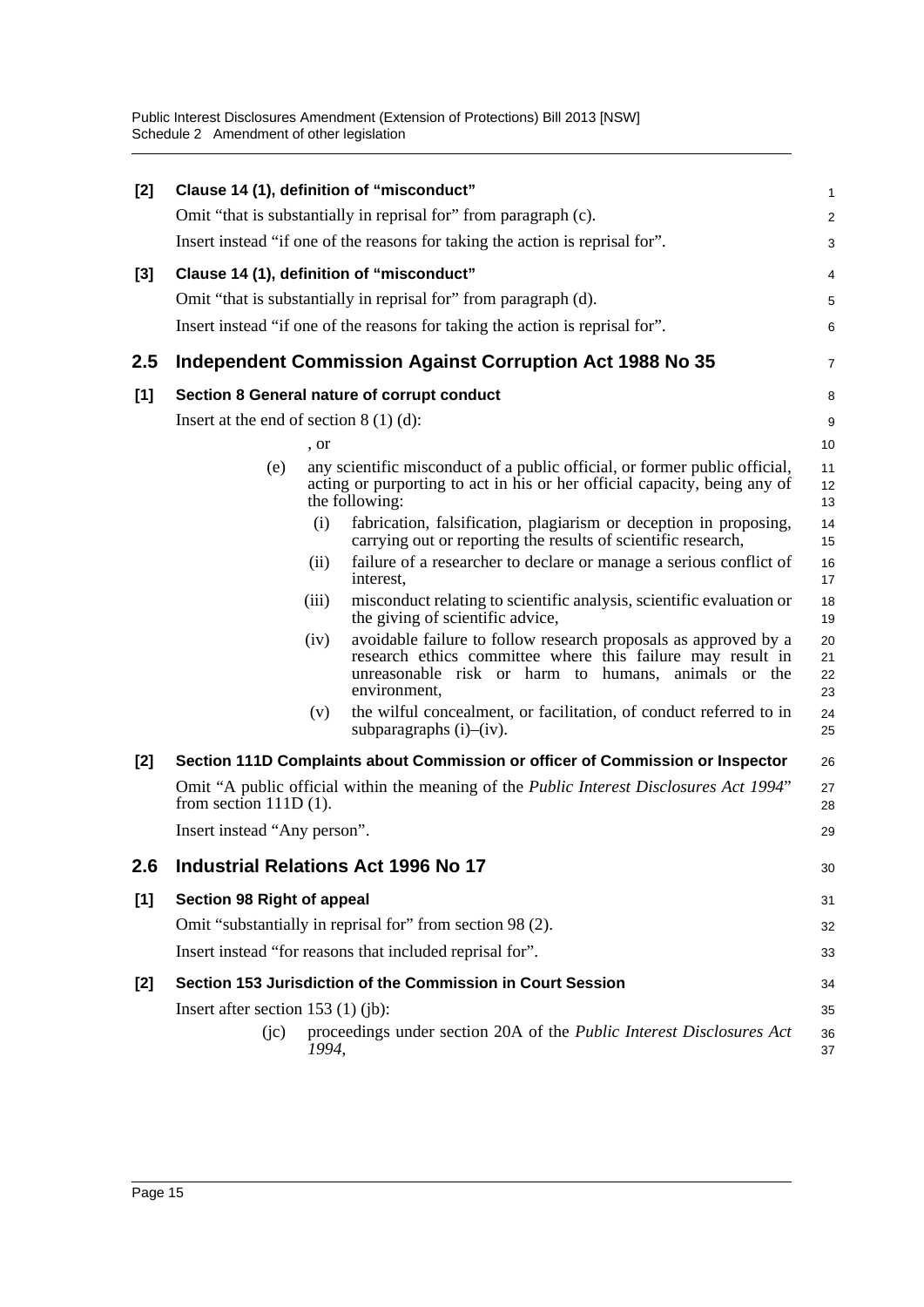Public Interest Disclosures Amendment (Extension of Protections) Bill 2013 [NSW] Schedule 2 Amendment of other legislation

| 2.7   |                                                                           | <b>Local Government Act 1993 No 30</b>                                                                                                                                                                                  | 1              |  |  |
|-------|---------------------------------------------------------------------------|-------------------------------------------------------------------------------------------------------------------------------------------------------------------------------------------------------------------------|----------------|--|--|
|       | Section 429A Complaints about councils, councillors, delegates and staff  |                                                                                                                                                                                                                         |                |  |  |
|       | from section $429A(1)$ .                                                  | Omit "A public official within the meaning of the <i>Public Interest Disclosures Act 1994</i> "                                                                                                                         | 3<br>4         |  |  |
|       | Insert instead "Any person".                                              |                                                                                                                                                                                                                         | 5              |  |  |
| 2.8   |                                                                           | Ombudsman Act 1974 No 68                                                                                                                                                                                                | 6              |  |  |
| [1]   | <b>Section 5 Definitions</b>                                              |                                                                                                                                                                                                                         |                |  |  |
|       | Insert in alphabetical order in section $5(1)$ :                          |                                                                                                                                                                                                                         |                |  |  |
|       | <i>public health or safety</i> includes the health and safety of persons: |                                                                                                                                                                                                                         |                |  |  |
|       | (a)                                                                       | under lawful care or control, and                                                                                                                                                                                       | 10             |  |  |
|       | (b)                                                                       | using community facilities or services provided by a public authority or<br>local government authority.                                                                                                                 | 11<br>12       |  |  |
| $[2]$ |                                                                           | Section 20 Powers of entry and other inspection powers of Ombudsman                                                                                                                                                     | 13             |  |  |
|       | Insert at the end of section 20 (b):                                      |                                                                                                                                                                                                                         | 14             |  |  |
|       |                                                                           | , and                                                                                                                                                                                                                   | 15             |  |  |
|       | (c)                                                                       | for the purpose of analysis, take samples of any substance found on the<br>premises, and                                                                                                                                | 16<br>17       |  |  |
|       | (d)                                                                       | examine and inspect any apparatus or equipment on any premises, and                                                                                                                                                     | 18             |  |  |
|       | (e)                                                                       | take such photographs, films and audio, video and other recordings as<br>the Ombudsman considers necessary, and                                                                                                         | 19<br>20       |  |  |
|       | (f)                                                                       | for the purpose of collecting evidence of a contravention of this Act or<br>the regulations, take samples of any substance or take possession of any<br>thing that the Ombudsman believes may constitute such evidence. | 21<br>22<br>23 |  |  |
| $[3]$ | <b>Section 26 Report of investigation</b>                                 |                                                                                                                                                                                                                         |                |  |  |
|       | Insert after section $26(1)$ (f):                                         |                                                                                                                                                                                                                         |                |  |  |
|       | (f1)                                                                      | conduct that results in a danger to public health or safety, or to both<br>public health and safety,                                                                                                                    | 26<br>27       |  |  |
|       | (f2)                                                                      | conduct that results in, or increases, a risk of danger to public health or<br>safety, or to both public health and safety,                                                                                             | 28<br>29       |  |  |
| 2.9   | Police Act 1990 No 47                                                     |                                                                                                                                                                                                                         | 30             |  |  |
| [1]   | allegation                                                                | Section 206 Protection from detrimental action taken because of making of protected                                                                                                                                     | 31<br>32       |  |  |
|       |                                                                           | Insert "or threatens" after "takes" in section 206 (2).                                                                                                                                                                 | 33             |  |  |
| [2]   | <b>Section 206 (2)</b>                                                    |                                                                                                                                                                                                                         | 34             |  |  |
|       |                                                                           | Omit "being action that is substantially in reprisal for".                                                                                                                                                              | 35             |  |  |
|       |                                                                           | Insert instead "where one of the reasons for taking the action is reprisal for".                                                                                                                                        | 36             |  |  |
| [3]   | <b>Section 206 (2A)</b>                                                   |                                                                                                                                                                                                                         | 37             |  |  |
|       |                                                                           | Insert "or threatened" after "taken".                                                                                                                                                                                   | 38             |  |  |
|       |                                                                           |                                                                                                                                                                                                                         |                |  |  |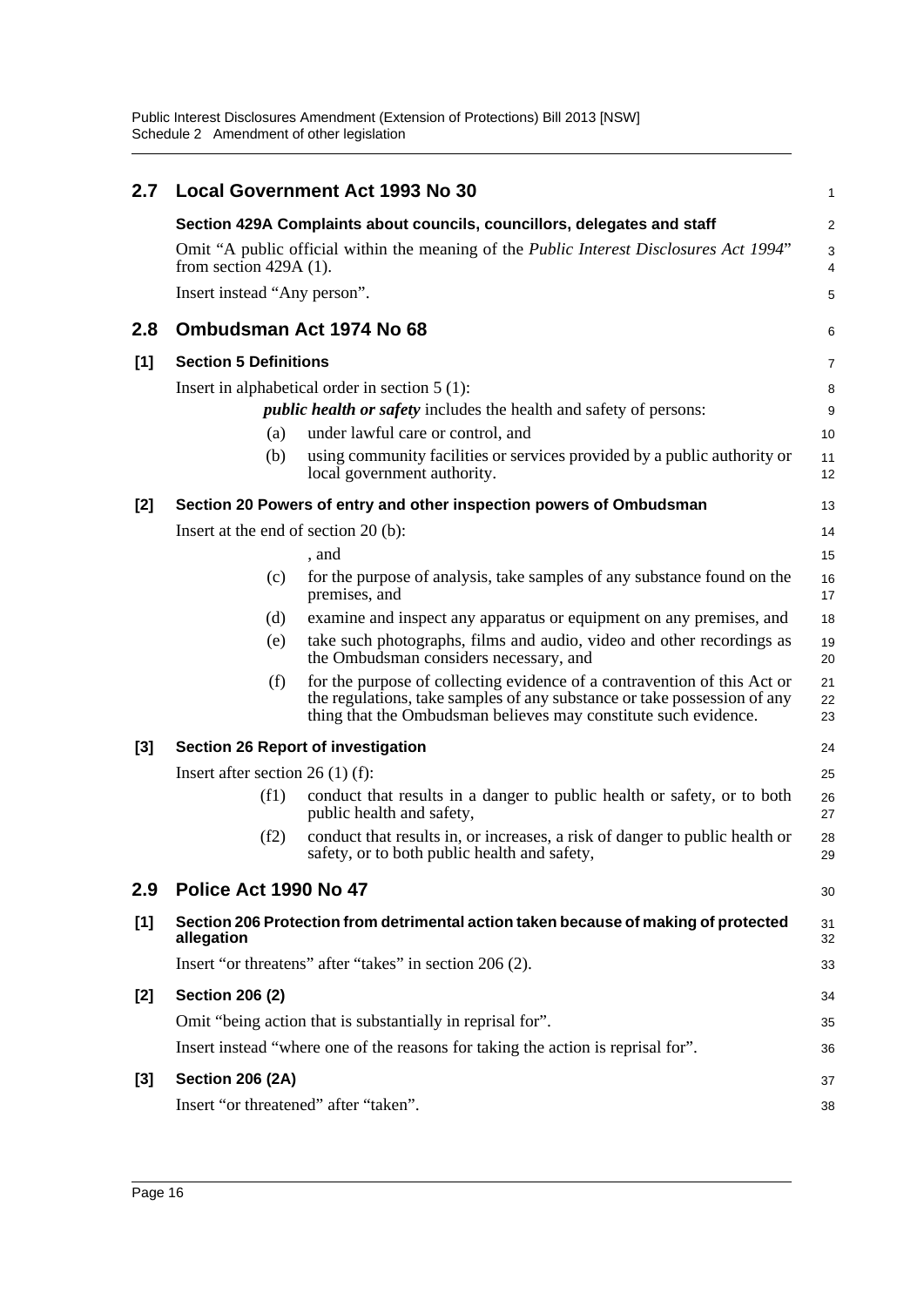Public Interest Disclosures Amendment (Extension of Protections) Bill 2013 [NSW] Schedule 2 Amendment of other legislation

| [4]                                                                                                                        |  | <b>Section 206 (2A)</b> |     |                                                                                                                                                                                                                                                                                                                                  | 1                    |
|----------------------------------------------------------------------------------------------------------------------------|--|-------------------------|-----|----------------------------------------------------------------------------------------------------------------------------------------------------------------------------------------------------------------------------------------------------------------------------------------------------------------------------------|----------------------|
|                                                                                                                            |  |                         |     | Omit "was not substantially in reprisal for".                                                                                                                                                                                                                                                                                    | $\overline{c}$       |
|                                                                                                                            |  |                         |     | Insert instead "was not taken for reasons that included reprisal for".                                                                                                                                                                                                                                                           | 3                    |
|                                                                                                                            |  |                         |     | 2.10 Police Integrity Commission Act 1996 No 28                                                                                                                                                                                                                                                                                  | 4                    |
|                                                                                                                            |  |                         |     | <b>Section 135 Complaints</b>                                                                                                                                                                                                                                                                                                    | 5                    |
|                                                                                                                            |  |                         |     | Omit "A public official within the meaning of the <i>Public Interest Disclosures Act 1994</i> "<br>wherever occurring in section 135 $(1)$ and $(2)$ .                                                                                                                                                                           | 6<br>7               |
|                                                                                                                            |  |                         |     | Insert instead "Any person".                                                                                                                                                                                                                                                                                                     | 8                    |
|                                                                                                                            |  |                         |     | 2.11 Protection of the Environment Operations Act 1997 No 156                                                                                                                                                                                                                                                                    | 9                    |
| [1]                                                                                                                        |  |                         |     | Section 184 Purposes for which powers under Chapter may be exercised                                                                                                                                                                                                                                                             | 10                   |
|                                                                                                                            |  |                         |     | Insert after section $184$ (c):                                                                                                                                                                                                                                                                                                  | 11                   |
|                                                                                                                            |  |                         | (d) | for dealing with a complaint under section 186A.                                                                                                                                                                                                                                                                                 | 12                   |
| [2]                                                                                                                        |  | <b>Section 186A</b>     |     |                                                                                                                                                                                                                                                                                                                                  | 13                   |
|                                                                                                                            |  |                         |     | Insert after section 186:                                                                                                                                                                                                                                                                                                        | 14                   |
| 186A<br>Complaints to EPA about activities carried on in environmentally<br>unsatisfactory manner and risks to environment |  |                         |     |                                                                                                                                                                                                                                                                                                                                  | 15<br>16             |
|                                                                                                                            |  | (1)                     |     | Any person may complain to the EPA that the person making the complaint<br>honestly believes, on reasonable grounds, that a public authority (within the<br>meaning of the <i>Public Interest Disclosures Act 1994</i> ), or an officer of a public<br>authority, acting, or purporting to act, in his or her official capacity: | 17<br>18<br>19<br>20 |
|                                                                                                                            |  |                         | (a) | is or has been involved in an activity that is carried on in an<br>environmentally unsatisfactory manner, or                                                                                                                                                                                                                     | 21<br>22             |
|                                                                                                                            |  |                         | (b) | has acted or is omitting to act in a manner that results in a danger to the<br>environment, or                                                                                                                                                                                                                                   | 23<br>24             |
|                                                                                                                            |  |                         | (c) | has acted or is omitting to act in a manner that results in, or increases, a<br>risk of danger to the environment.                                                                                                                                                                                                               | 25<br>26             |
|                                                                                                                            |  | (2)                     |     | A complaint may be made orally or in writing.                                                                                                                                                                                                                                                                                    | 27                   |
|                                                                                                                            |  | (3)                     |     | The EPA may deal with a complaint made under this section:                                                                                                                                                                                                                                                                       | 28                   |
|                                                                                                                            |  |                         | (a) | by means of an investigation authorised under this Chapter, or                                                                                                                                                                                                                                                                   | 29                   |
|                                                                                                                            |  |                         | (b) | in such other manner as the EPA considers appropriate.                                                                                                                                                                                                                                                                           | 30                   |
|                                                                                                                            |  | (4)                     |     | The EPA may discontinue an investigation of a complaint.                                                                                                                                                                                                                                                                         | 31                   |
|                                                                                                                            |  |                         |     | 2.12 Public Finance and Audit Act 1983 No 152                                                                                                                                                                                                                                                                                    | 32                   |
| [1]                                                                                                                        |  |                         |     | <b>Section 52C Definitions</b>                                                                                                                                                                                                                                                                                                   | 33                   |
|                                                                                                                            |  |                         |     | Omit the definition of <i>public official</i> .                                                                                                                                                                                                                                                                                  | 34                   |
| [2]                                                                                                                        |  |                         |     | Section 52D Complaints about waste of public money                                                                                                                                                                                                                                                                               | 35                   |
|                                                                                                                            |  |                         |     | Omit "A public official" from section 52D (1). Insert instead "Any person".                                                                                                                                                                                                                                                      | 36                   |